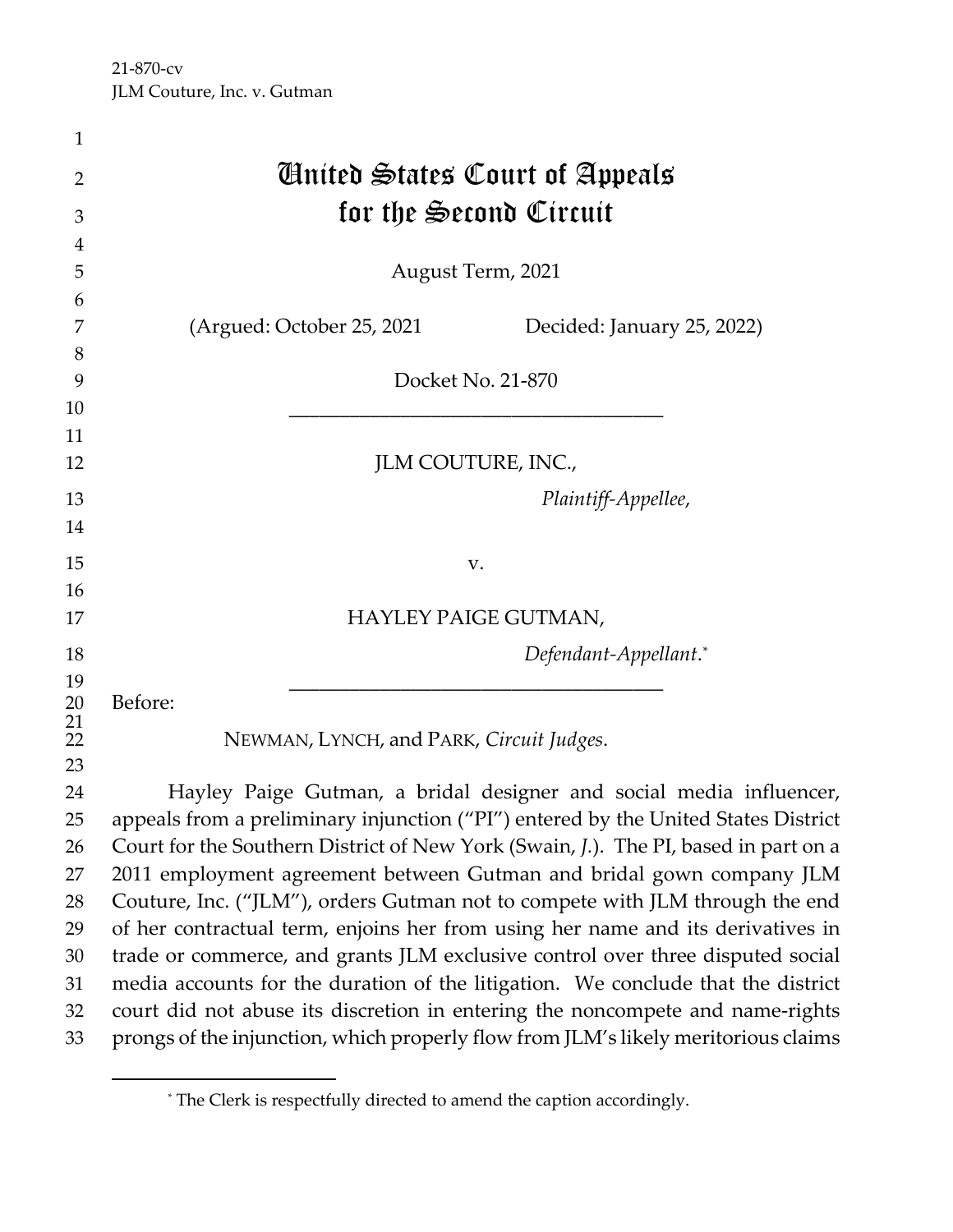against Gutman for breach of contract. Nor did the district court err in rejecting Gutman's contention that JLM breached the contract by refusing to pay her after she stopped working. We agree with Gutman, however, that the district court exceeded its discretion by transferring exclusive control over the disputed social media accounts to JLM while explicitly declining to assess whether JLM would likely succeed on its claim that it owned the accounts. We therefore **AFFIRM** the order in part, **VACATE** in part, and **REMAND** the case for further proceedings consistent with this opinion. Judge NEWMAN concurs in part and dissents in part in a separate opinion. Judge LYNCH concurs in part and dissents in part in a separate opinion.

| 12 | RICHARD D. ROCHFORD, JR. (Joseph C.         |
|----|---------------------------------------------|
| 13 | Lawlor, on the brief), Haynes and Boone,    |
| 14 | LLP, New York, NY, for Defendant-Appellant. |
| 15 |                                             |
| 16 | SARAH M. MATZ (Gary Adelman, on the         |
| 17 | brief), Adelman Matz P.C., New York, NY,    |
| 18 | for Plaintiff-Appellee.                     |
| 19 |                                             |

PARK, *Circuit Judge*:

 $\overline{1}$ 

 Hayley Paige Gutman is familiar to many brides as the namesake of the "Hayley Paige" line of wedding dresses. She is also known to many social media users as the "influencer" behind several "Miss Hayley Paige" accounts on platforms like Instagram, Snapchat, TikTok, Spotify, and Pinterest. But after Gutman announced her intent to resign from the wedding gown company JLM Couture, Inc. ("JLM"), JLM claimed the rights to the "Hayley Paige" trade name and ownership of three of the "Miss Hayley Paige" social media accounts. As their differences escalated, Gutman advertised an independent appearance at a bridal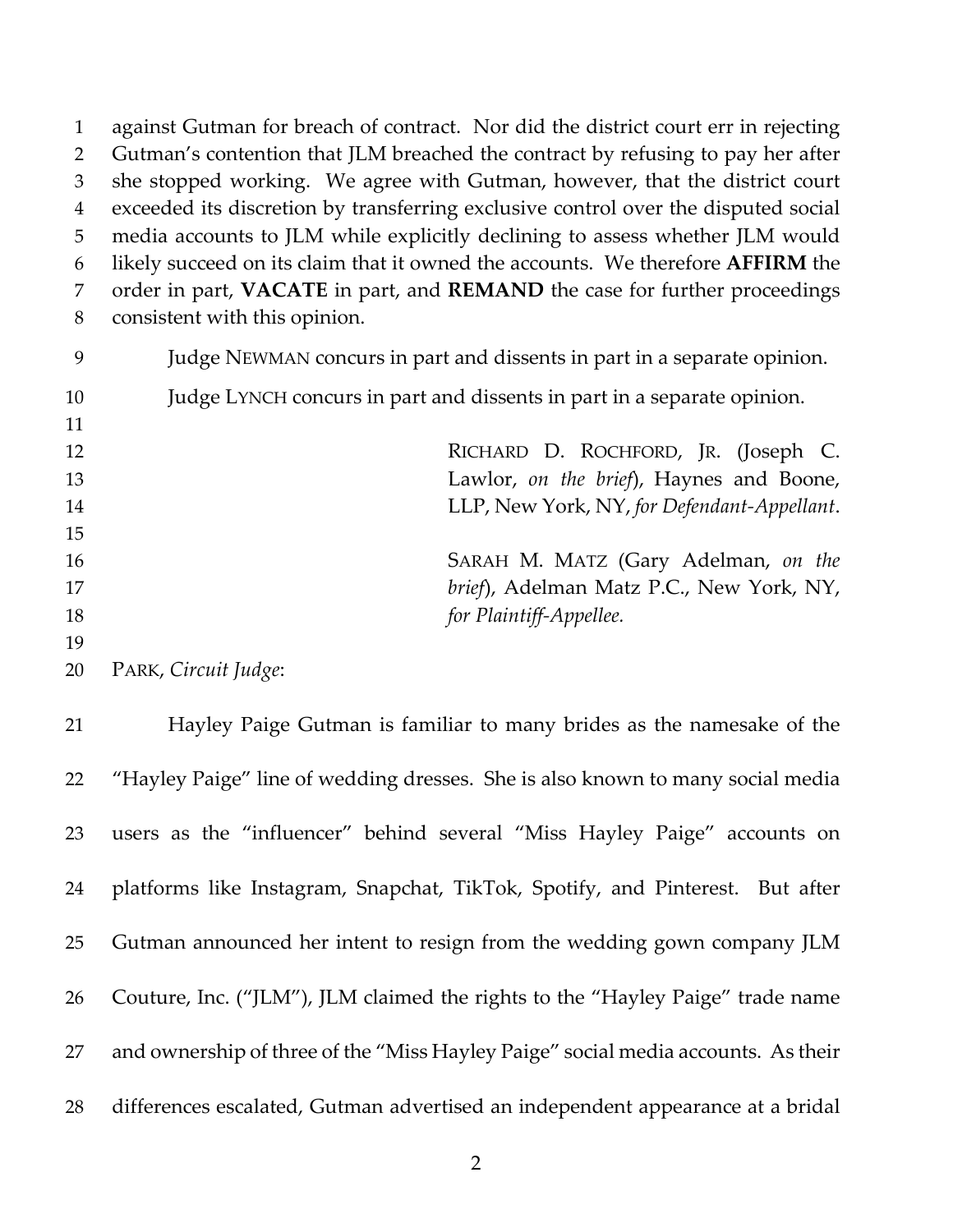| $\mathbf{1}$   | expo, used the "Hayley Paige" name to promote non-JLM brands, and locked JLM      |
|----------------|-----------------------------------------------------------------------------------|
| 2              | employees out of the "@misshayleypaige" Instagram account. JLM ultimately         |
| 3              | sued Gutman, claiming, among other causes of action, breach of their employment   |
| $\overline{4}$ | agreement (the "Contract"), trademark dilution, and conversion of the Instagram,  |
| 5 <sup>1</sup> | TikTok, and Pinterest accounts (the "Disputed Accounts"). Shortly thereafter, JLM |
| 6              | successfully moved for a temporary restraining order ("TRO") and then a           |
| 7 <sup>7</sup> | preliminary injunction ("PI").                                                    |

 Gutman appealed. She challenges the PI provisions (1) ordering her not to compete with JLM, (2) barring her from using the name "Hayley Paige Gutman" and its derivatives in trade or commerce, and (3) awarding control over the Disputed Accounts to JLM. She also contests the district court's determination that (4) JLM did not itself breach the Contract and thereby forfeit its right to seek injunctive relief.

 We conclude that Gutman's first, second, and fourth challenges to the PI are foreclosed by the plain language of the Contract. Gutman agreed to sign away various rights to JLM in exchange for her salary, a stream of royalty payments, and JLM's investment of time and capital in the Hayley Paige brand. She offers no persuasive reason why the Contract no longer binds her, and the district court did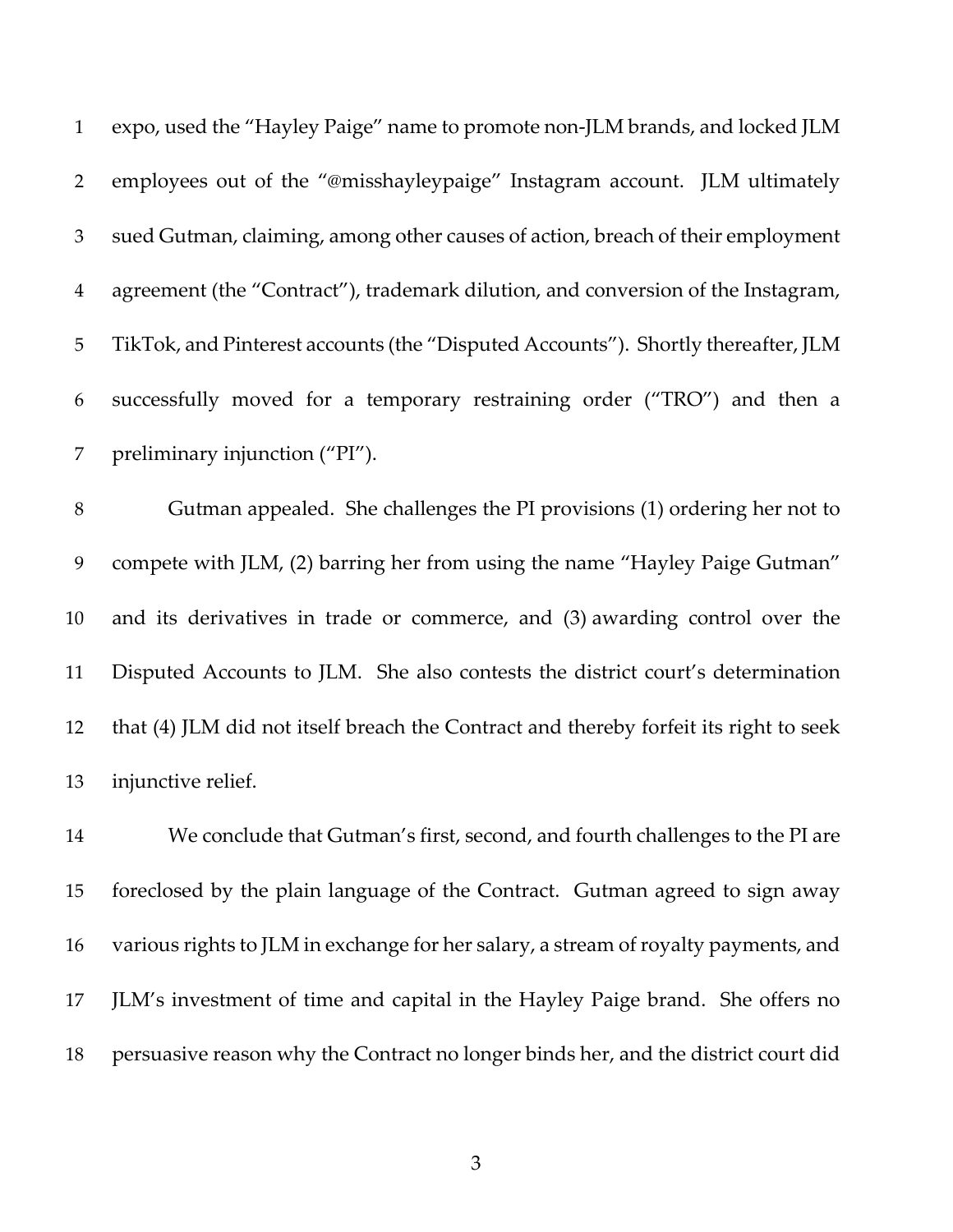not err in enforcing its clear provisions. We agree with Gutman, however, that the district court exceeded its discretion by granting exclusive control over the Disputed Accounts to JLM while explicitly declining to assess JLM's likelihood of success on its claim that it owned the accounts. More specifically, in its complaint and motion for a PI, JLM sought to gain unqualified control over the Disputed Accounts based on its claims of conversion and trespass to chattels. The district court recognized that the question of social media account ownership was "novel" and declined at the PI stage to evaluate the merits of those claims. The court nevertheless entered JLM's proposed provision transferring control of the Disputed Accounts nearly verbatim. We do not see how a grant of indefinite, exclusive control over the Disputed Accounts could be a proper remedy for any of JLM's other claims. We thus **AFFIRM** the order in part, **VACATE** in part, and **REMAND** the case for further proceedings consistent with this opinion.

## **I. BACKGROUND**

A. The Parties

 Hayley Paige Gutman is a bridal designer and social media influencer. JLM Couture, Inc. is a bridal design and fashion company led by CEO Joseph L. Murphy. In 2011, Gutman signed an employment agreement with JLM, which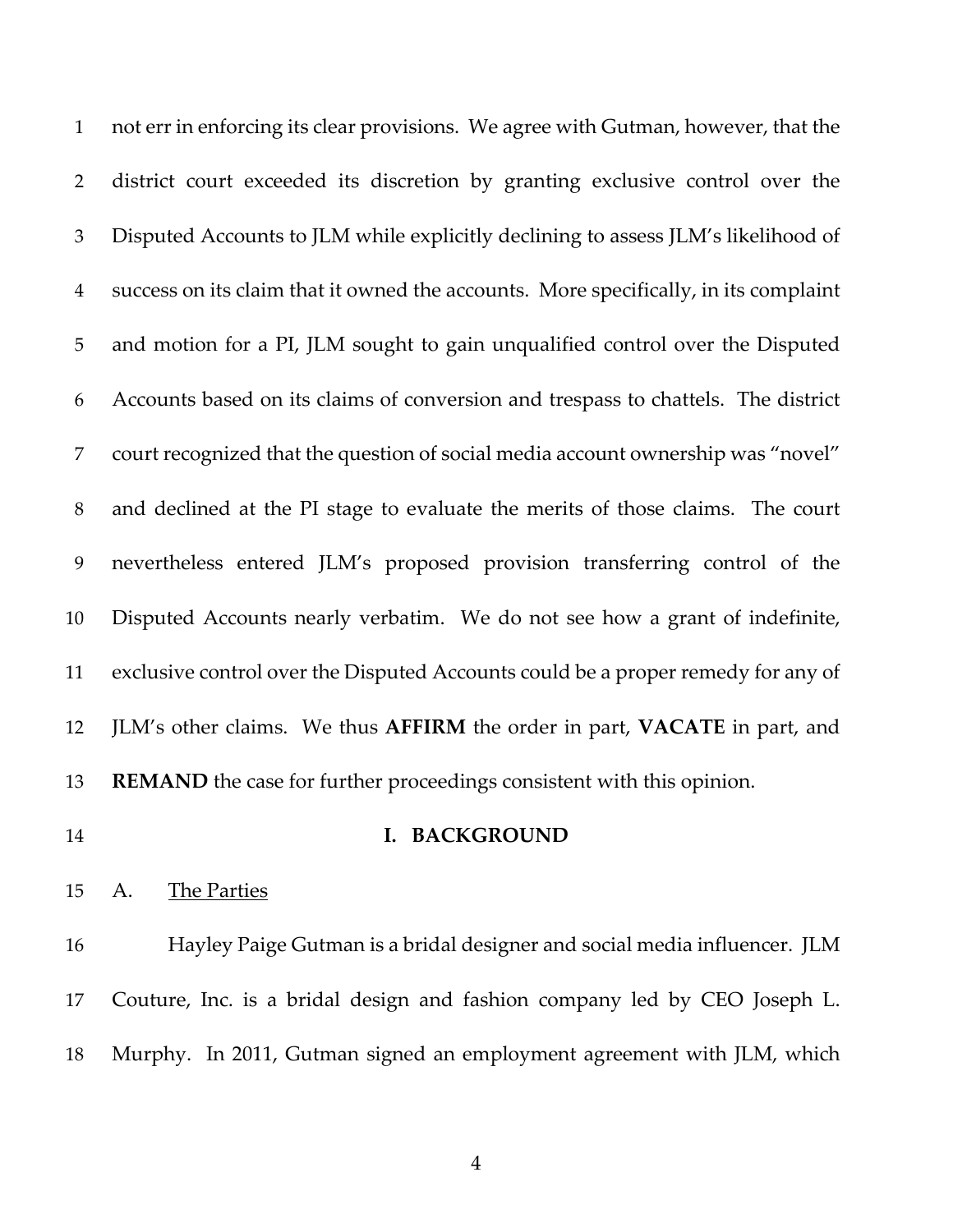originally ran through 2016 but was extended through August 1, 2022 (the "Term"). Together, Gutman and JLM have designed, manufactured, and marketed a successful line of bridal wear generating \$220 million in sales of "Hayley Paige"-branded apparel in the six years preceding this lawsuit. As JLM's business grew, Gutman's persona and bridal line rose to prominence in the industry.

 Gutman was formally hired to be a "designer of a line of brides and 8 bridesmaids dresses," Contract  $\S 2<sub>1</sub>$  $\S 2<sub>1</sub>$  $\S 2<sub>1</sub>$  and JLM charged her with developing the Hayley Paige brand for the company. Meanwhile, Gutman became a well-known personality in part through her activity on several "Miss Hayley Paige" social media accounts. Gutman opened eight accounts under the "Miss Hayley Paige" handle or web address, three before her employment with JLM (on Facebook, Twitter, and LinkedIn) and five during her employment with JLM (on Pinterest, Instagram, Snapchat, Spotify, and TikTok). JLM claims ownership of only three: the Instagram, TikTok, and Pinterest accounts.

 These Disputed Accounts, especially the Instagram account, are valuable assets. As of January 2022, the Instagram account had over a million followers.

<span id="page-4-0"></span>

<sup>&</sup>lt;sup>1</sup> A redacted version of the Contract may be found at App'x 2509-22.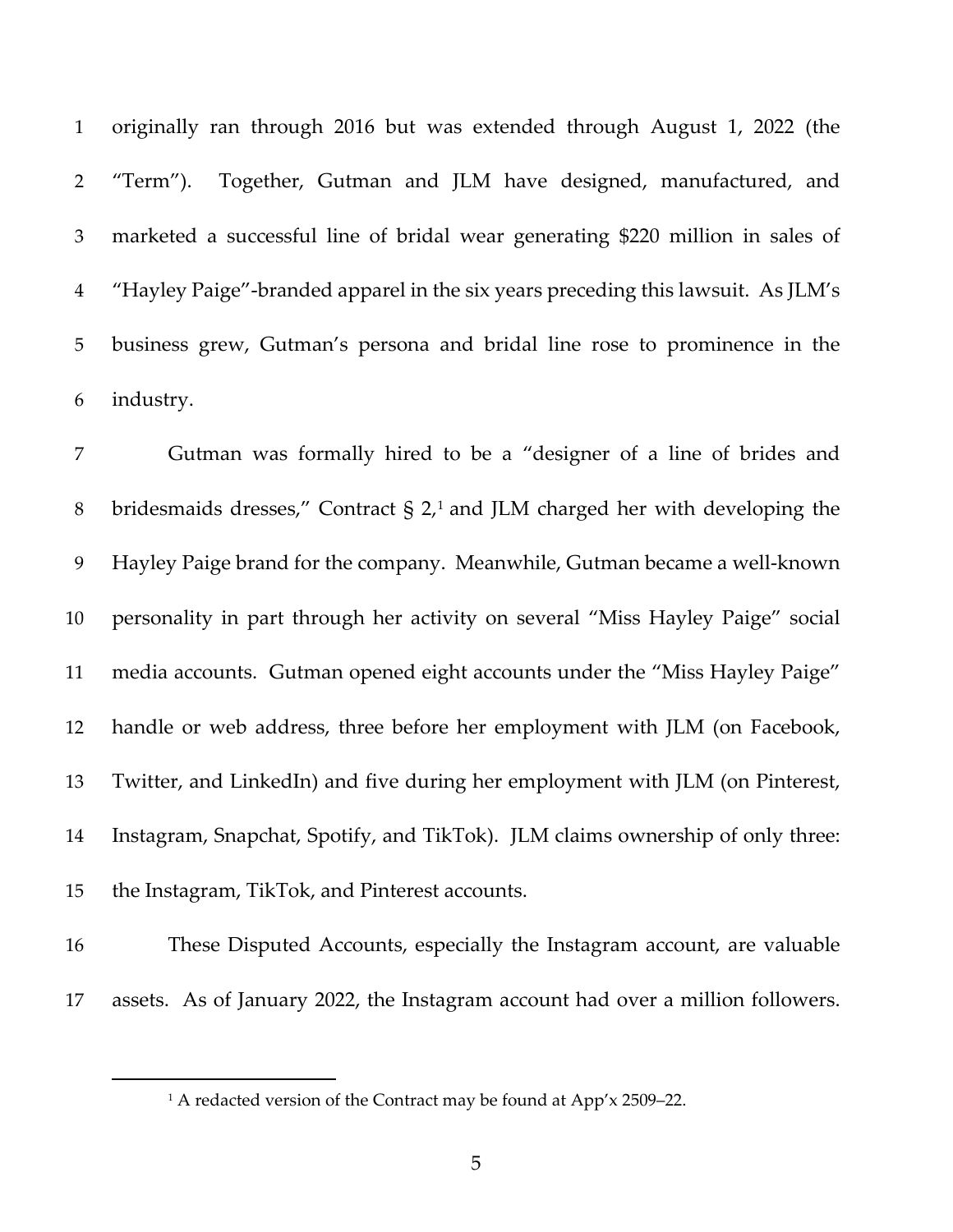*See* Hayley Paige (@misshayleypaige), Instagram, https://www.instagram.com/ misshayleypaige. Control over the account comes with direct access to those followers and opportunities to monetize it. By one expert's appraisal, a single post on the account, on average, is worth nearly \$30,000.

 The Instagram account has included a variety of posts about both Gutman's personal life and promotions of JLM's Hayley Paige brand. For example, the posts include advertisements for wedding gowns, photos of Gutman with her dog, and Gutman's reflections on a recently released Star Wars movie trailer:



App'x at 1264, 2352, 2362.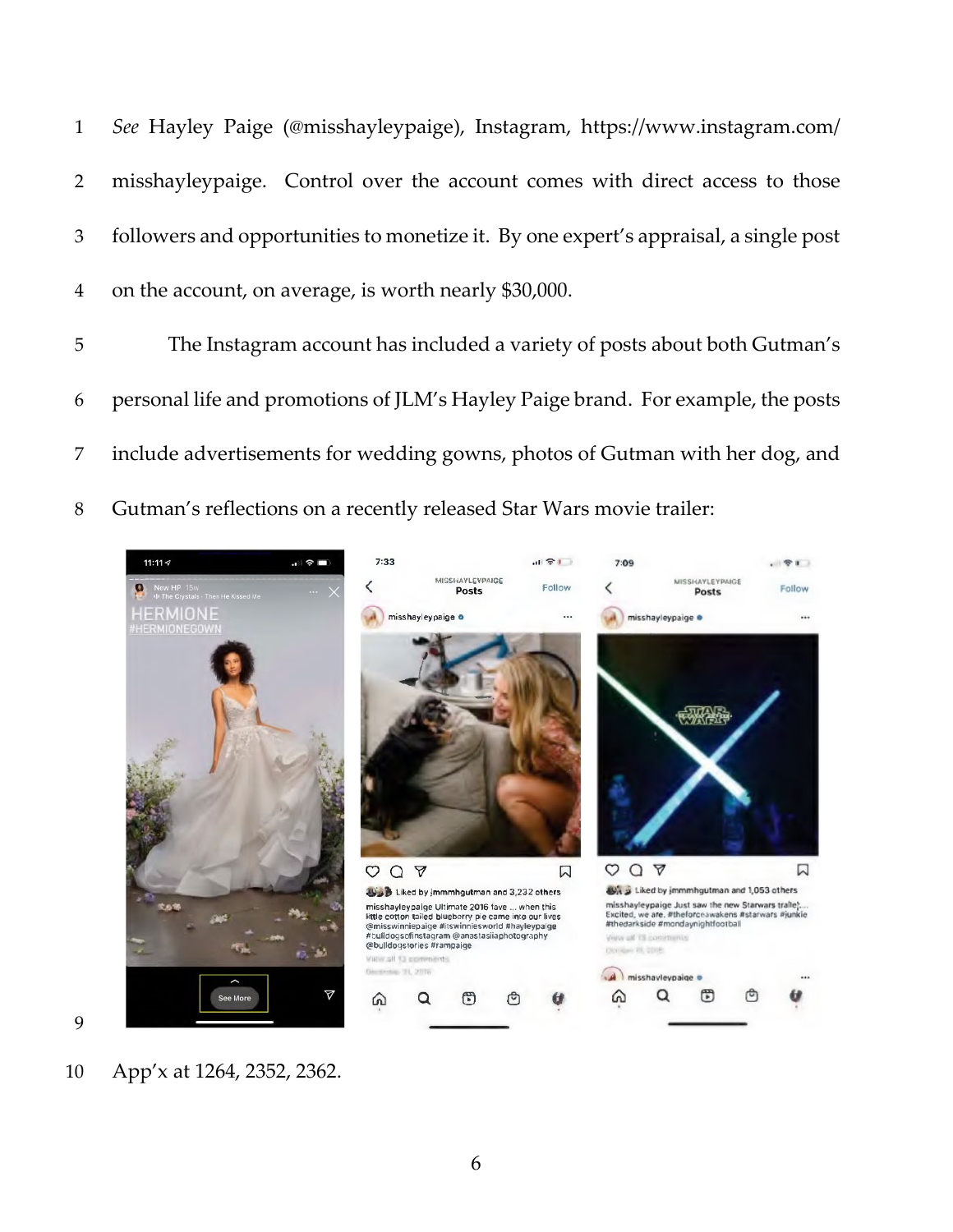| $\mathbf{1}$   | As to the Instagram account, the district court found that "Gutman                            |
|----------------|-----------------------------------------------------------------------------------------------|
| $\overline{2}$ | composed all or substantially all of the captions displayed with images on the                |
| $\mathfrak{Z}$ | [a]ccount, as well as other narrative content." <i>JLM Couture</i> , Inc. v. Gutman, No. 20-  |
| $\overline{4}$ | cv-10575, 2021 WL 827749, at *4 (S.D.N.Y. Mar. 4, 2021). Gutman also "responded               |
| 5              | to direct messages about her personal life and answered questions about [JLM]'s               |
| 6              | products." Id. At the same time, another JLM employee also "shared                            |
| $\overline{7}$ | responsibility" for "managing" the account, and Murphy, JLM's CEO, sometimes                  |
| $8\,$          | gave instructions on what Gutman should post. Id. at *4-5. For some time prior                |
| 9              | to this dispute, @misshayleypaige was designated as a verified "Public Figure"                |
| 10             | account <sup>2</sup> and listed its "bio" in some terms suggesting the account was a personal |
| 11             | one, <sup>3</sup> though the bio also linked to JLM's official "Hayley Paige" website.        |
| 12             | <b>B.</b><br>The Contract                                                                     |
| 13             | Gutman and JLM originally entered into an employment<br>General.                              |
| 14             | agreement on July 13, 2011. JLM hired Gutman as a designer for a fixed "Term"                 |

<span id="page-6-0"></span> Instagram allows for the verification of accounts held by certain "public figures, celebrities, and brands." App'x at 1121. Although the parties appear to dispute what information a "public figure" designation conveys, the district court determined that the verification process would have included Gutman's affirmation to Instagram that she "run[s] the account." *JLM Couture*, 2021 WL 827749, at \*4 n.4.

<span id="page-6-1"></span> For example, the bio for a time read "Designer/Creator/Emoji-maker."(Gutman created a line of bridal emojis while employed by JLM. *See* Holy Matrimoji, http://www. holymatrimoji.com.)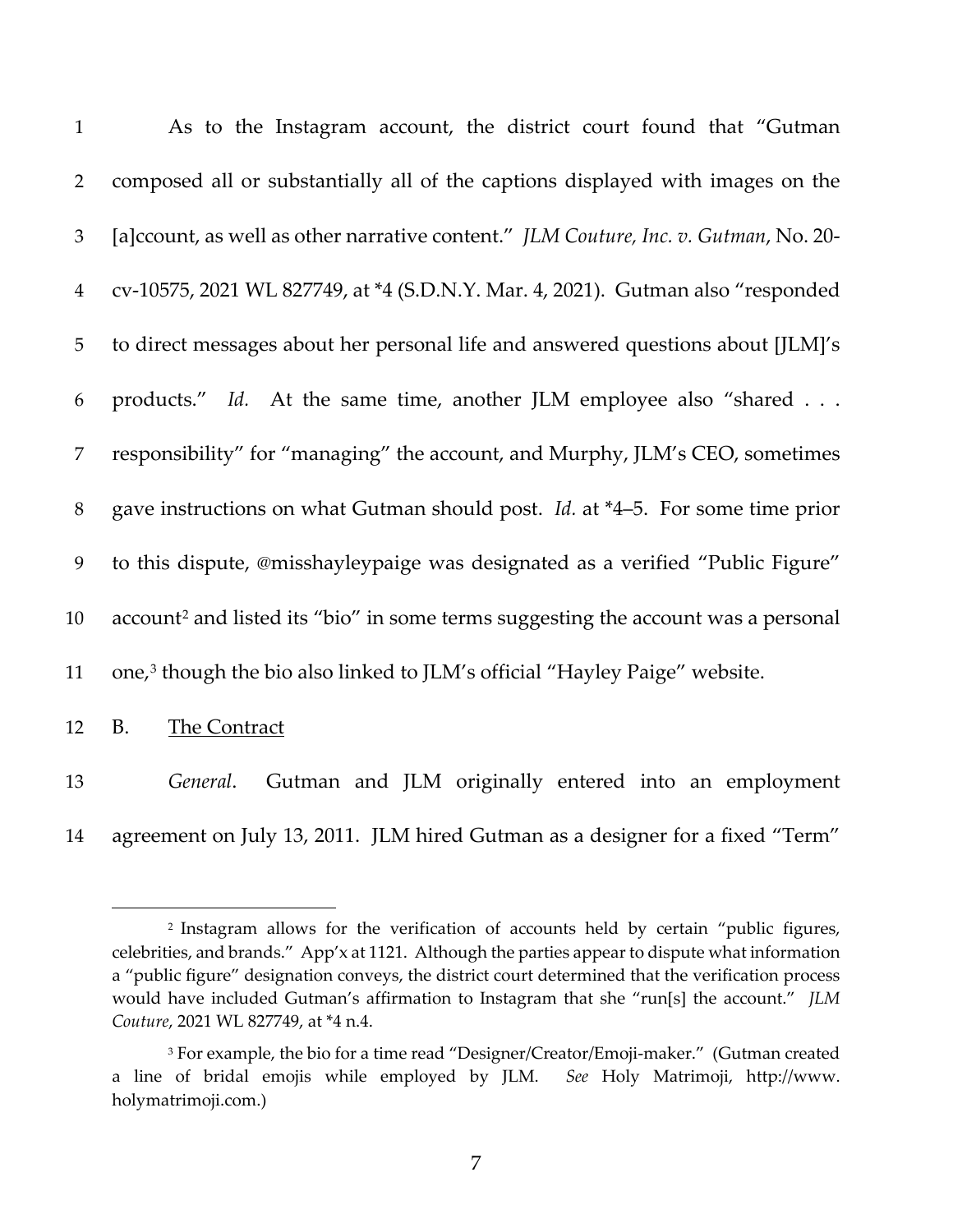| $\mathbf{1}$   | of employment, which was initially set to expire in 2016 but which JLM exercised       |
|----------------|----------------------------------------------------------------------------------------|
| $\overline{2}$ | its option to renew until August 1, 2022. The Contract sets out a description of       |
| 3              | Gutman's duties, which include "traveling to trunk shows, traveling to China or        |
| $\overline{4}$ | elsewhere abroad to assist in or supervise manufacturing, assisting with               |
| 5              | advertising programs, and designing bridal, bridesmaids, evening wear and              |
| 6              | related apparel." Contract § 2. It also gives JLM, but not Gutman, the power to        |
| 7              | terminate Gutman's employment "for cause" or "without cause." Id. § 13.                |
| $8\,$          | Noncompete. Other parts of the Contract outline several rights held by JLM             |
|                |                                                                                        |
| 9              | or obligations owed by Gutman through the Term and beyond. Gutman                      |
| 10             | "covenant[ed] and agree[d] that during the period of her employment with               |
| 11             | [JLM]," she would "not compete with [JLM], directly or indirectly." Id. $\S$ 9(a) (the |
| 12             | "Noncompete Agreement"). Competition includes "engag[ing] in, or                       |
| 13             | associat[ing] with (whether as an officer, director, shareholder, partner, employee,   |
| 14             | independent contractor, agent, or otherwise), any person, organization or              |
| 15             | enterprise which engages in the design, manufacture, marketing or sale" of goods       |

 *Name Rights, Trademarks, and Designs*. The Contract also grants JLM certain rights over the use of "Designer's Name," defined as "'Hayley,' 'Paige,' 'Hayley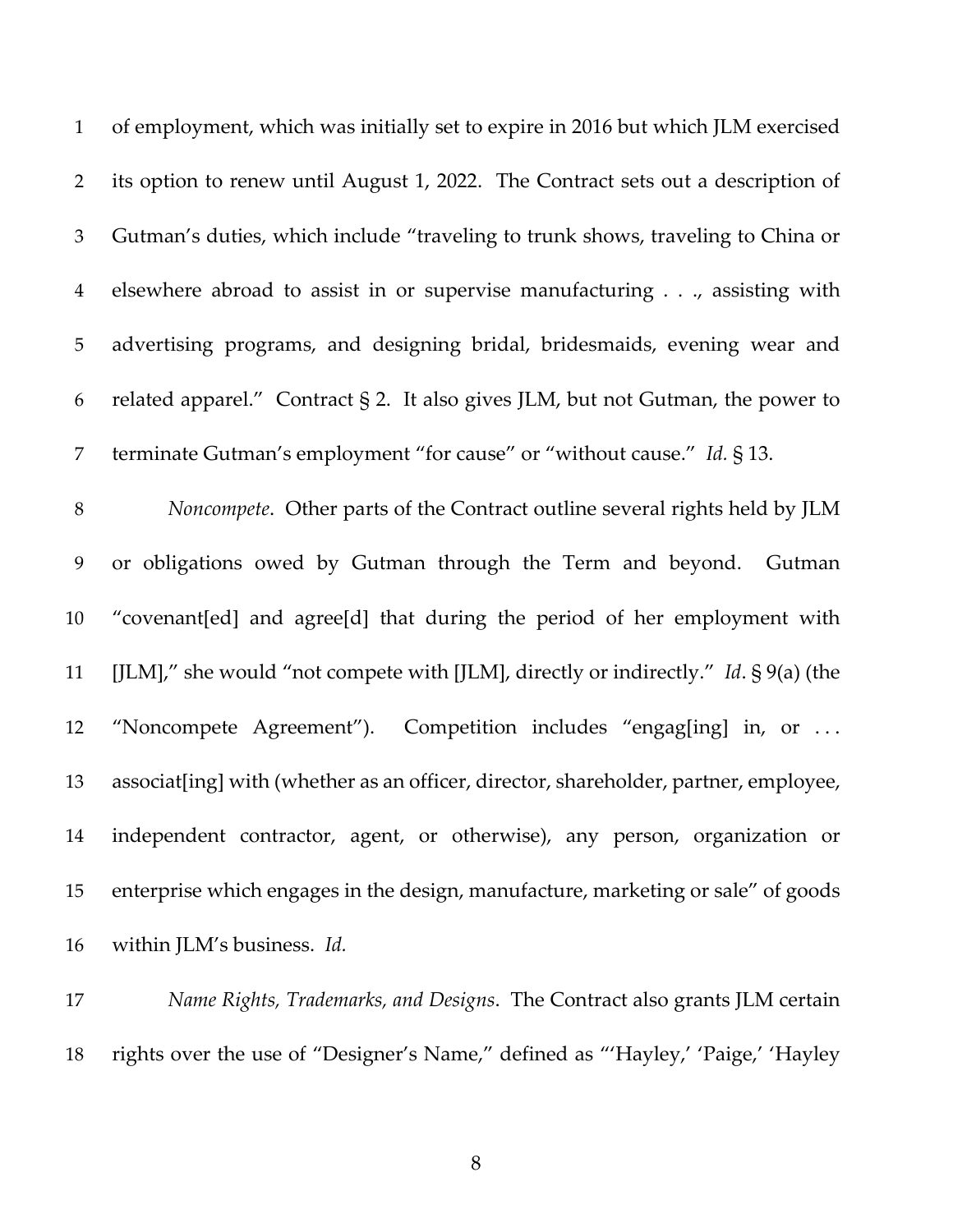| $\mathbf{1}$   | Paige Gutman,' 'Hayley Gutman,' 'Hayley Paige,' or any derivative thereof." Id.     |  |
|----------------|-------------------------------------------------------------------------------------|--|
| $\overline{2}$ | $\S 10(a)$ (punctuation cleaned up). Gutman first agreed, in section 10(a), to give |  |
| 3              | JLM "exclusive world-wide right and license" to the Designer's Name in              |  |
| $\overline{4}$ | connection with bridal wear for the extended Term plus two years, "provided         |  |
| 5              | [Gutman] has substantially participated in the design or creation of such clothing  |  |
| 6              | or related items." Id. Should JLM fail to register Designer's Name as a trademark,  |  |
| 7              | that license dissolves two years after "termination of [Gutman's] employment."      |  |
| $8\,$          | Id. Next, in section 10(b), Gutman agreed to transfer to JLM the right to register  |  |
| 9              | the Designer's Name as trademarks (the "Trademarks") for the extended Term          |  |
| 10             | plus two years. <i>Id.</i> § 10(b). She also agreed:                                |  |
| 11             | The Trademarks shall in perpetuity be the exclusive property of                     |  |
| 12             | [JLM], [Gutman] having consented to it being filed by [JLM] and                     |  |
| 13             | [Gutman] shall have no right to the use of the Trademarks,                          |  |
| 14             | Designer's Name or any confusingly similar marks or names in                        |  |
| 15             | trade or commerce during the Term or any time thereafter without                    |  |
| 16             | the express written consent of [JLM].                                               |  |
| 17             | Id. (emphasis added) (the "Name-Rights Agreement"). The Contract further            |  |
| 18             | reiterates that Gutman "assign[ed] to [JLM]  the Designer's Name and the            |  |
| 19             | Trademarks." Id. § 10(c). Additionally, Gutman agreed that "all designs,            |  |
| 20             | drawings, notes, patterns, sketches, prototypes, samples, improvements to           |  |
| 21             | existing works, and any other works conceived of or developed by [Gutman] in        |  |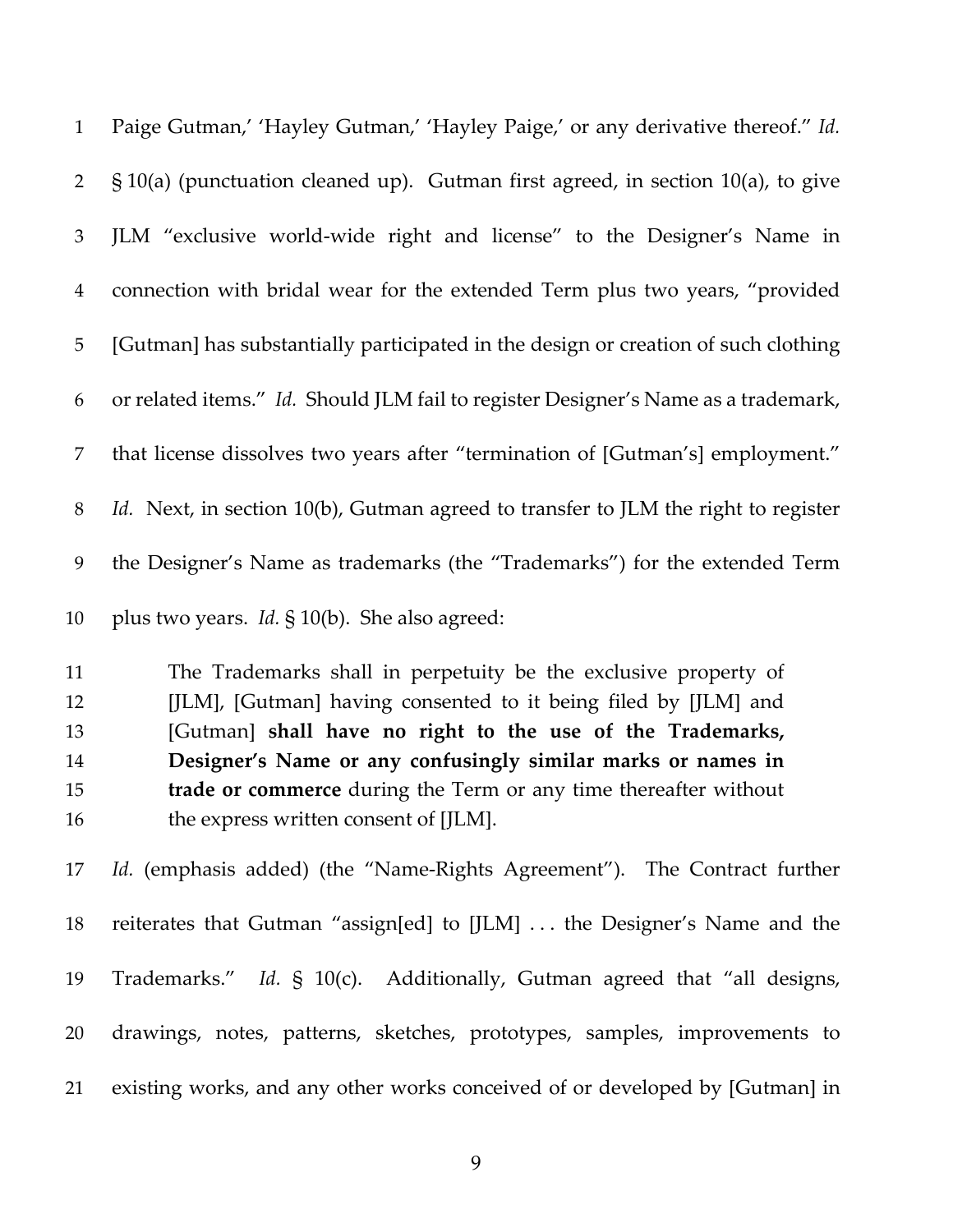connection with her employment" involving bridal products (the "Designs") "are works for hire" deemed to be owned by JLM. *Id.* § 11; *see also* 17 U.S.C. § 101 (defining "work made for hire" under the copyright law). The Contract is silent on ownership of other kinds of property besides the Designs, the Trademarks, and the rights to Designer's Name.

 *Compensation*. The Contract also details Gutman's compensation owed to her by JLM. "For the full, prompt and faithful performance of all" of Gutman's duties, she would receive base pay and "Additional Compensation" calculated based on JLM's sales of Gutman-designed products. Contract § 4, 4(a)–(b). And "[a]s additional consideration" for assigning the Designer's Name and Trademarks to JLM, Gutman would receive a percentage of revenues sold under the Designer's Name for ten years "following the termination of [her] employment with [JLM]." *Id.* § 10(c)(i).

 *Remedies*. Finally, Gutman stipulated that, should she "violate any provision" of the Contract, she "consents to the granting of a temporary or permanent injunction . . . prohibiting her from violating any provision" of the Contract. *Id.* § 9(e).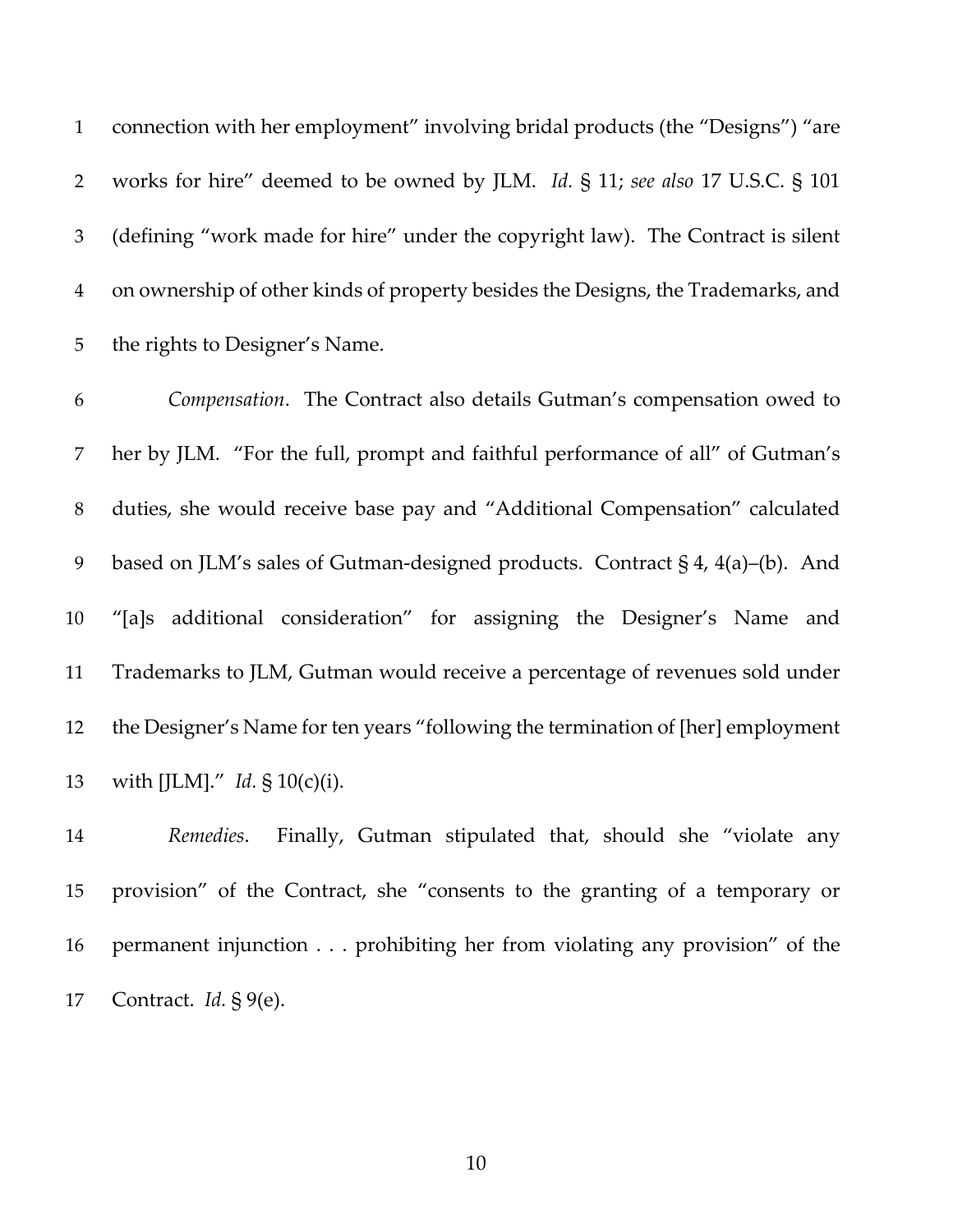C. This Dispute

 In the summer of 2019, JLM and Gutman entered into a new round of contract negotiations. JLM proposed an amendment requiring Gutman to perform "additional duties" that would involve "monetization," including "social media monetized opportunities" on Instagram and other platforms. App'x at 2533. Gutman rejected JLM's proposal, and the parties were unable to reach a new deal. Following this failed negotiation, Gutman locked JLM out of the Instagram account by changing the access credentials. She then changed the Instagram account bio from its earlier version—which included descriptions of Gutman, but also linked to JLM's "Hayley Paige" website—to read "Personal & Creative account of designer Hayley Paige." App'x at 763. She also created a new "misshayleypaige" account on TikTok. As Murphy tells it, Issues with Gutman began on or about November 2, 2019 when Gutman created a TikTok account under the misshayleypaige name . . . and subsequently posted videos that did not represent the HP Brands, in particular the Hayley Paige Brand. . . . When I advised Gutman that she should post JLM approved content on the TikTok account only, rather than posting personal images that were off brand, Gutman responded shortly thereafter by changing the password to the Main [Instagram] Account so that JLM no longer had access to the account.

App'x at 464–65.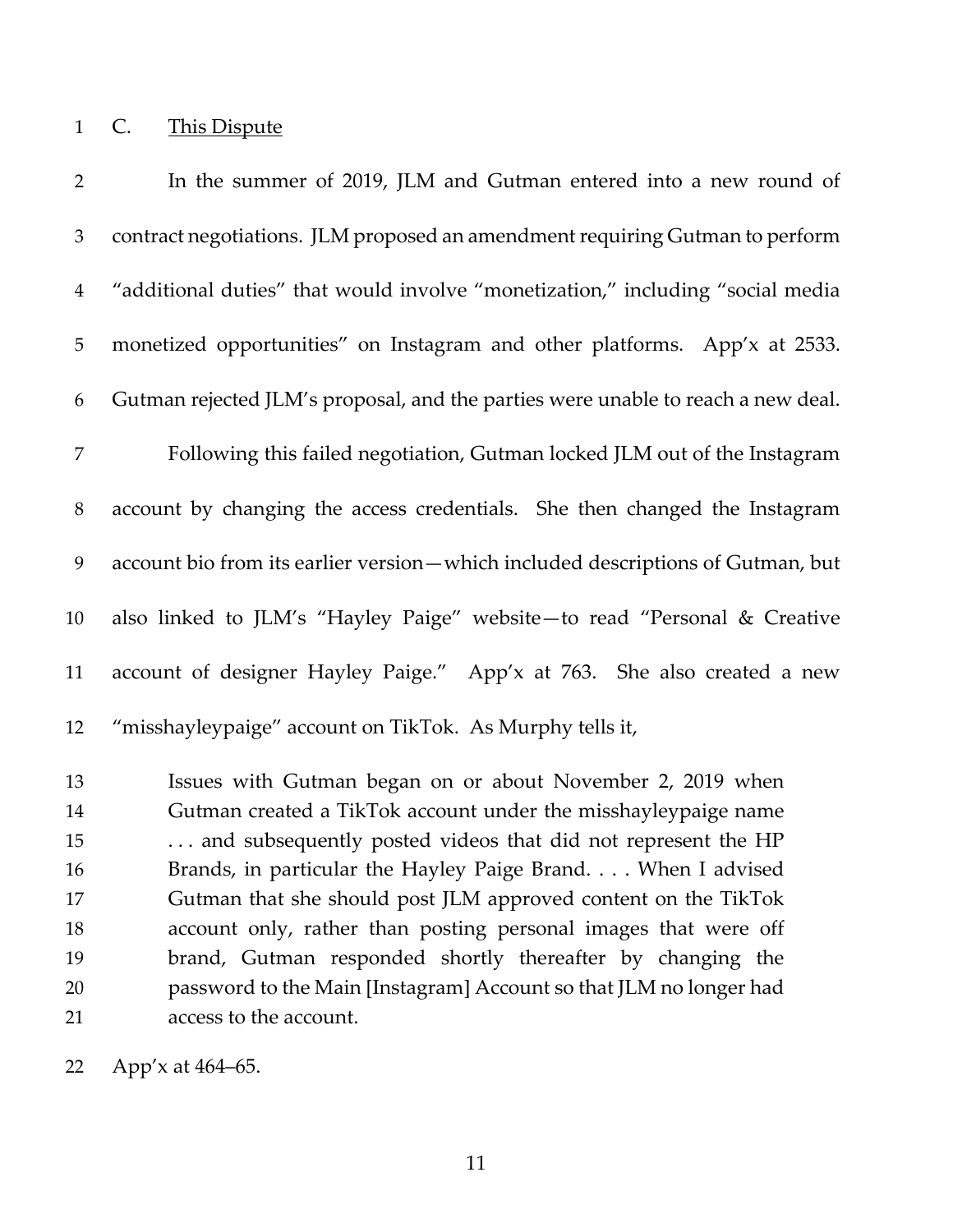On two different occasions over the next year, Gutman entered into agreements with third-party companies to promote their products on the @misshayleypaige Instagram account without JLM's permission.Gutman also announced an upcoming appearance at a virtual bridal expo promoting her as a "wedding gown designer." App'x at 1197.

 On December 15, 2020, JLM sued Gutman in the United States District Court for the Southern District of New York asserting breach of contract, trademark dilution, unfair competition, conversion of social media accounts, and trespass to chattels on social media accounts, among other claims. As relevant here, JLM alleged that: (1) Gutman violated the Noncompete Agreement by agreeing to appear at the bridal expo in her capacity as a designer; (2) she breached the Name-Rights Agreement and infringed on the Trademarks by using the "@misshayleypaige" Instagram account, whose handle is in the Designer's Name, for third-party promotional deals; and (3) she converted the Disputed Accounts to her own use by locking JLM out of the Instagram account and refusing to cede control of it or the TikTok or Pinterest accounts.

 JLM sought injunctive relief, and the district court in large part adopted JLM's proposed order, first as a TRO on December 16, 2020 and then as a PI on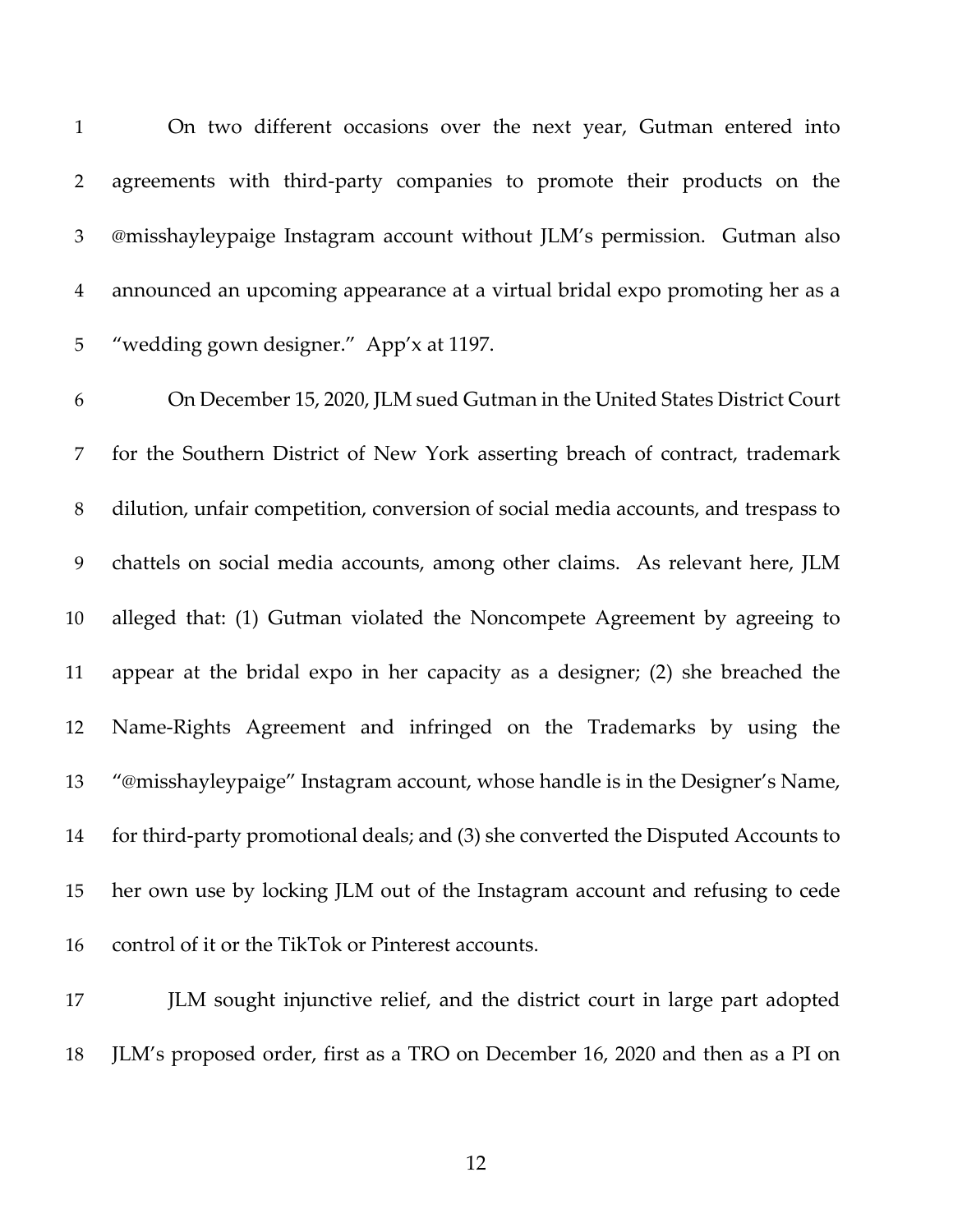| $\mathbf{1}$   | March 4, 2021. <sup>4</sup> The court concluded that JLM had shown a likelihood of success       |
|----------------|--------------------------------------------------------------------------------------------------|
| $\overline{2}$ | on its claims for breach of contract under the Noncompete Agreement and the                      |
| 3              | Name-Rights Agreement, as well as on its trademark-infringement claim. The                       |
| $\overline{4}$ | court declined, however, to decide whether JLM had shown a likelihood of success                 |
| 5              | on its conversion and trespass claims or opine on the "novel" and "nuanced"                      |
| 6              | question of who owns the Disputed Accounts. JLM Couture, 2021 WL 827749, at                      |
| 7              | *1, *19. It instead tethered its relief on the Disputed Accounts to Gutman's likely              |
| $8\,$          | "breaches of the provisions of the Contract relating to use of the Designer's Name               |
| 9              | and derivatives [§ 10(b)], assistance in advertising [§ 2], and use of trademarks                |
| 10             | and Designs [SS $10(b)$ , 11]." <i>Id.</i> at *15. The district court then entered an injunction |
| 11             | barring Gutman from, during the pendency of the litigation:                                      |
| 12             | 1. Making any changes to any of the social media accounts                                        |
| 13             | listed in Addendum 1 hereto (the "JLM HP Social Media Accounts"),                                |
|                |                                                                                                  |

 including but not limited to changing the name of the handles on the accounts, posting any new content thereto and/or deleting or altering any content located therein, tagging any other posts, users or accounts, transferring any such accounts or the right to use any such account from [Gutman] to any other person except to JLM, or communicating with third parties through same for commercial purposes, without the express written permission of [JLM]'s chief executive officer, Joseph L. Murphy;

<span id="page-12-0"></span><sup>&</sup>lt;sup>4</sup> The district court declined to order Gutman not to comment on this litigation, finding that Gutman did not clearly waive her First Amendment right to do so.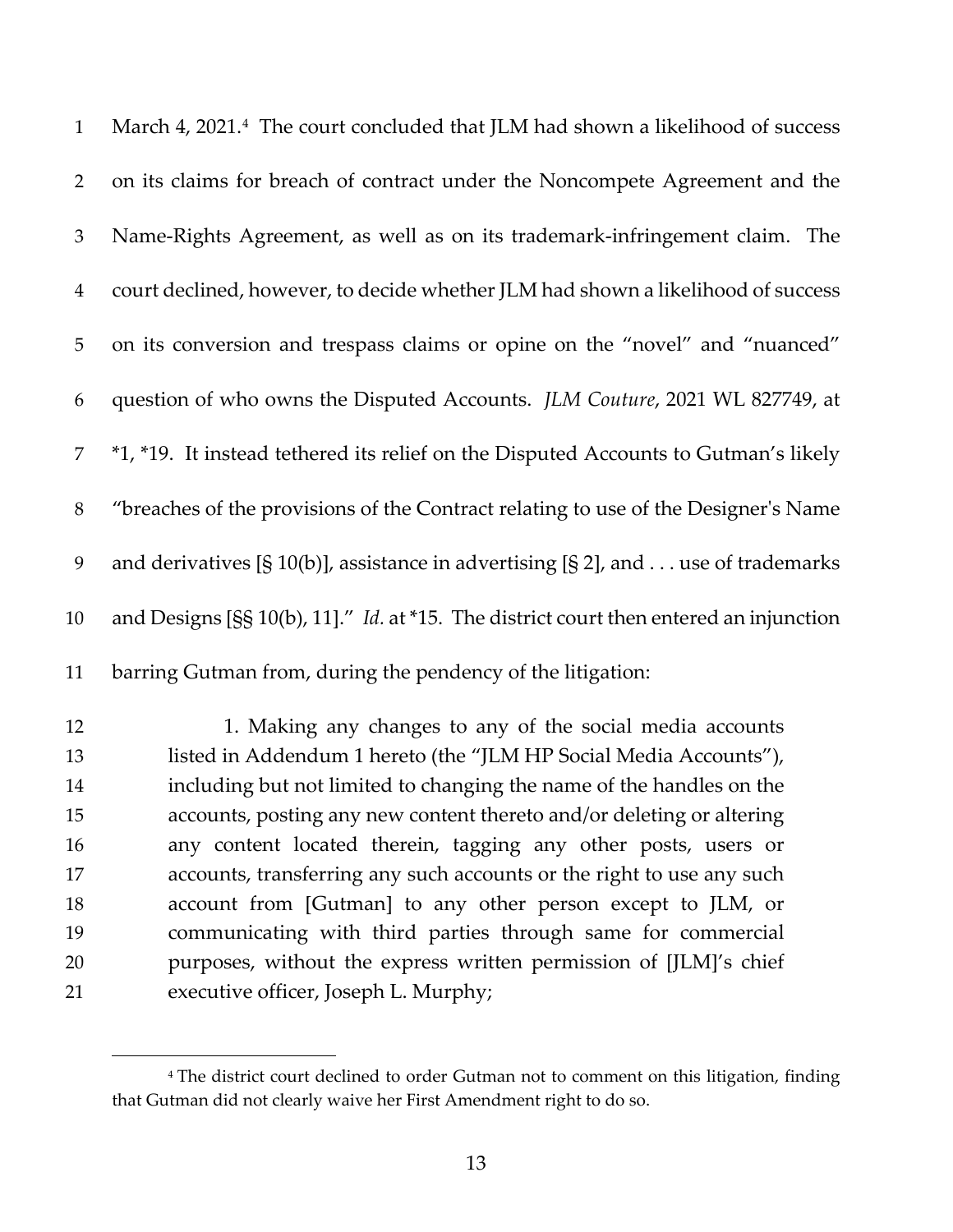- 2. Utilizing, or taking any action to gain exclusive control over, any of the JLM HP Social Media Accounts, without the express written permission of [JLM]'s chief executive officer, Joseph L. Murphy;
- 

 3. Breaching the employment Contract, dated July 13, 2011, together with the amendments and extensions thereto, by:

 a. using, or authorizing others to use, "Hayley", "Paige", "Hayley Paige Gutman", "Hayley Gutman", "Hayley Paige" or any derivative thereof, including misshayleypaige (collectively the "Designer's Name"), trademarks in the Designer's Name, including but not limited to the trademarks identified at Addendum 2 hereto (collectively, the "Trademarks"), or any confusingly similar marks or names in trade or commerce, without the express written permission of [JLM]'s chief executive officer, Joseph L. Murphy;

[5](#page-13-0) b. [until August 1, 2022,<sup>5</sup>] [d]irectly or indirectly, engaging in, or being associated with (whether as an officer, director, shareholder, partner, employee, independent contractor, agent or otherwise), any person, organization or enterprise which engages in the design, manufacture, marketing or sale of: (i) bridal apparel, including bridesmaids', mother of the bride and flower girls' apparel and related items; (ii) bridal accessories and related items; (iii) evening wear and related items; and/or (iv) any other category of goods designed, manufactured, marketed, licensed or sold by JLM;

<span id="page-13-1"></span><span id="page-13-0"></span>24 **24 c.** using or authorizing others to use any Designs, <sup>[[6](#page-13-1)]</sup> or any of the Trademarks or any variations, versions, representations or

<sup>&</sup>lt;sup>5</sup> The district court added this termination date on reconsideration.

The district court specified:

<sup>&</sup>quot;Designs[,"] as used here, means designs, drawings, notes, patterns, sketches, prototypes, samples, improvements to existing works, and any other works conceived of or developed by [Gutman] in connection with her employment with [JLM] involving bridal clothing, bridal accessories and related bridal or wedding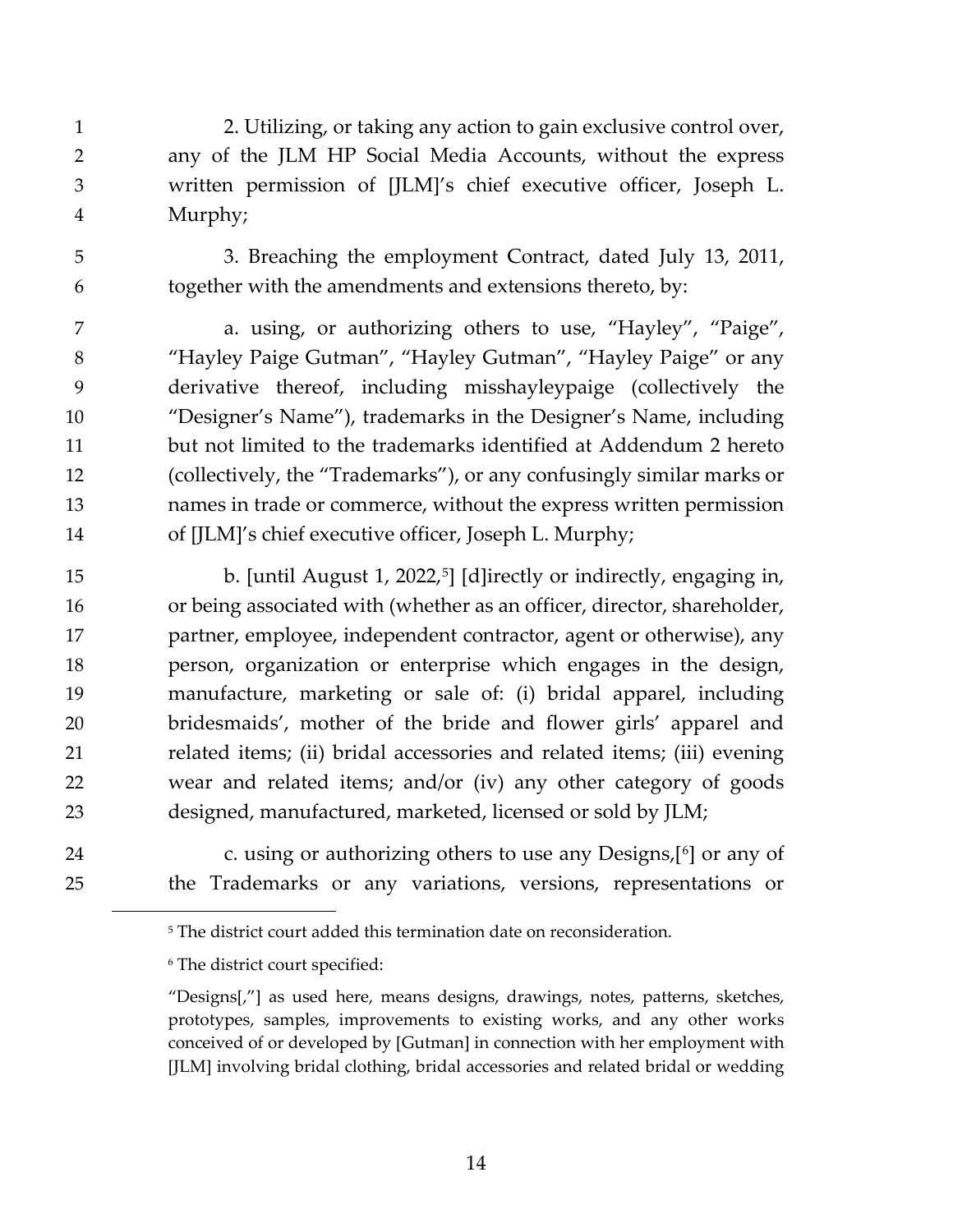confusingly similar facsimiles thereof, in trade or commerce [without the express written permission of JLM's chief executive officer, Joseph 3  $L.$  Murphy<sup>[7](#page-14-0)</sup>]; and

 4. Using, or authorizing others to use, any of the Designer's Names, Trademarks or any confusingly similar term, name, symbol or device, or any combination thereof, in commerce in connection with any goods or services, including to endorse, advertise or promote the products and/or services of herself or others directly or indirectly, including but not limited to on social media or in television or media appearances, without the express written permission of 11 [JLM]'s chief executive officer, Joseph L. Murphy.

 To the extent not previously delivered, within 24 hours of the entry of this Memorandum Opinion and Order [Gutman] shall deliver to [JLM]'s attorneys the current login credentials, including 15 the current username and password for the [Instagram a]ccount . . ., the Pinterest and the TikTok accounts with the handle "misshayleypaige," and take any action necessary to enable JLM to regain access and control of the JLM HP Social Media Accounts, including linking the accounts to one of JLM's email addresses and/or phone numbers and/or other social media accounts as requested.

*JLM Couture*, 2021 WL 827749, at \*23–24 (emphasis omitted). "Addendum 1" in

the first paragraph of the PI refers to a list of eighteen social media accounts

supplied by JLM as "Exhibit 1" in its PI motion. *Compare* No. 20-cv-10575, Dkt. 86,

Ex. 1 (S.D.N.Y. Jan. 30, 2021), *with* Spec. App'x at 56. The list includes the three

items, either alone or with others, from the commencement of her employment by [JLM] through the Term of the Contract. The term includes content created or compiled for the JLM HP Social Media Accounts.

<span id="page-14-0"></span>*JLM Couture*, 2021 WL 827749, at \*23 n.21.

This proviso was added on reconsideration.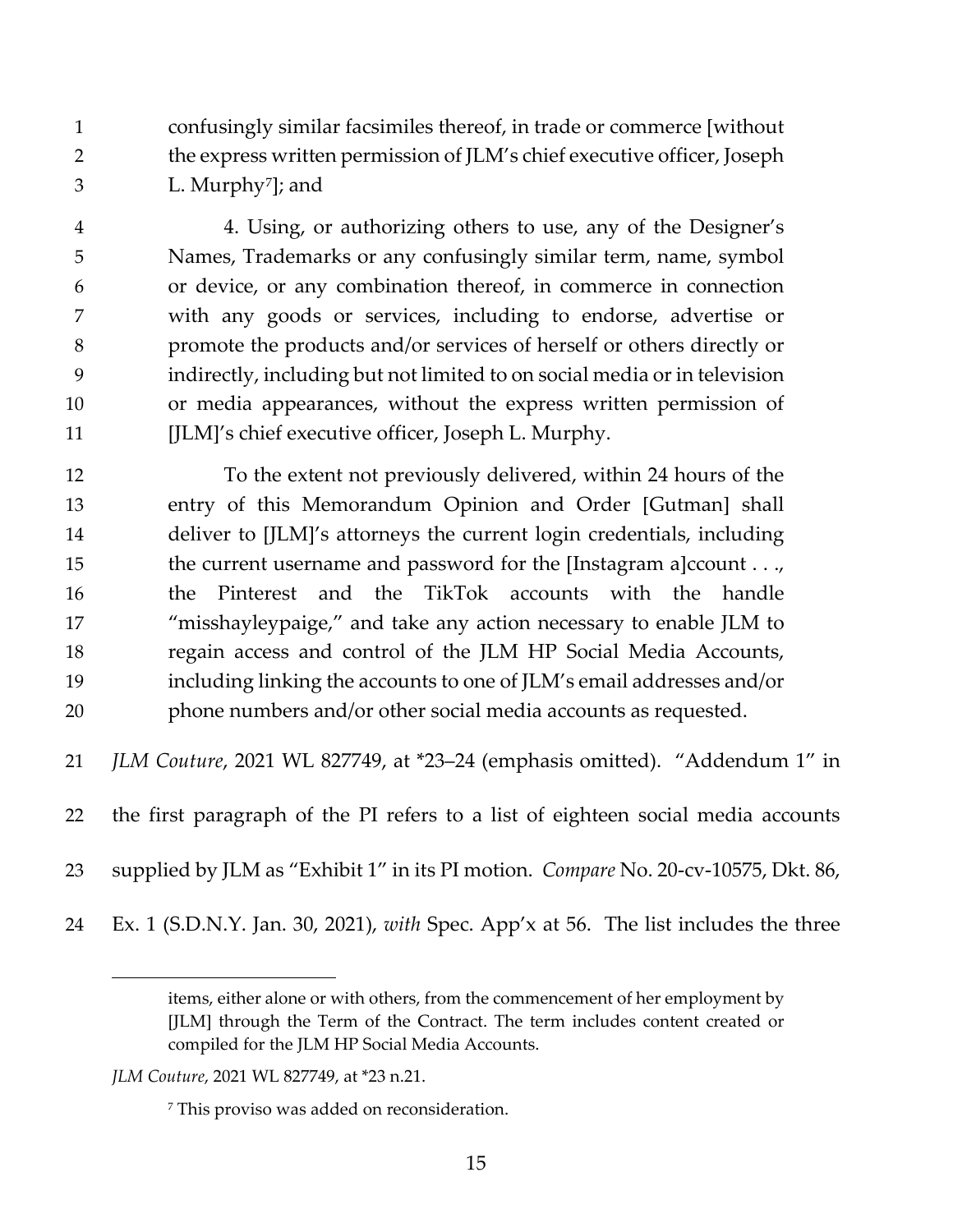Disputed Accounts, which are also singled out in the final paragraph of the PI quoted above, along with fifteen other accounts the ownership of which Gutman does not challenge in this lawsuit.

 After JLM took over the Disputed Accounts, it changed the designation of the Instagram account from "Public Figure" to "Clothing (Brand)" and again changed the account bio, which now includes the lines "Official page of Hayley Paige Bridal" and "Managed by MHP Social Team," accompanied by a profile photograph of the logo "Hayley Paige." Hayley Paige (@misshayleypaige), Instagram, https://www.instagram.com/misshayleypaige. JLM continues to post regularly on the Instagram account. *See id.* JLM has apparently not, however, posted on the TikTok account since winning the TRO. *See* Hayley Paige (@misshayleypaige), TikTok, https://www.tiktok.com/@misshayleypaige. And the description of the Pinterest account currently reads: "Hi, I'm Hayley Paige! I'm a designer, content creator, and podcast co-host." Hayley Paige (@misshayleypaige), Pinterest, https://www.pinterest.com/misshayleypaige.

 Gutman moved for reconsideration and dissolution of the PI, which the district court denied on June 2, 2021. On appeal, Gutman raises several challenges to the PI and the denial of her motions to reconsider and to dissolve, including that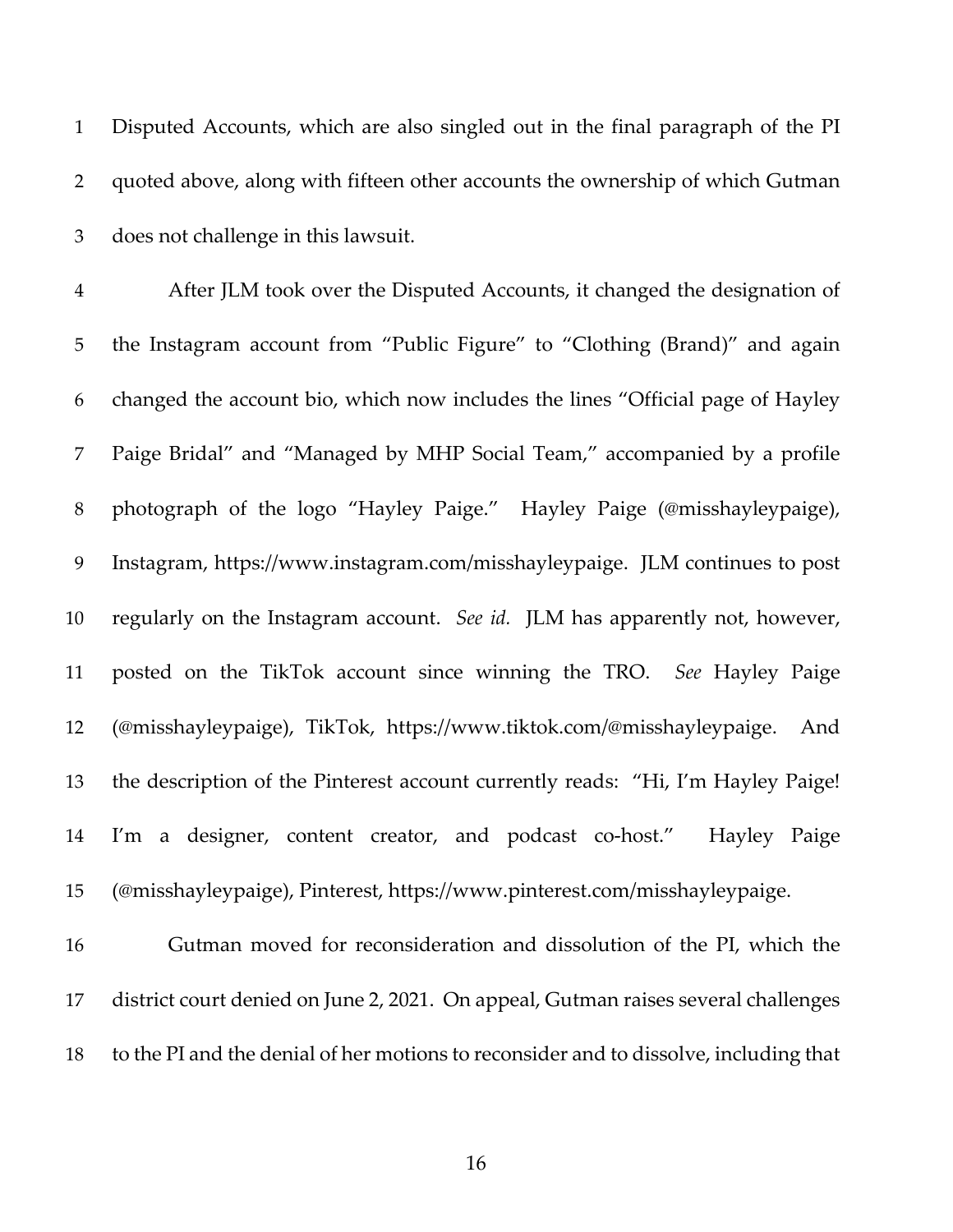| $\mathbf{1}$   | the district court erred in determining that she likely breached the Noncompete             |
|----------------|---------------------------------------------------------------------------------------------|
| 2              | and Name-Rights Agreements, and that JLM's own breach of contract prohibits it              |
| 3              | from seeking injunctive relief. She also asserts that the Disputed Accounts are             |
| $\overline{4}$ | rightfully hers and that the district court erred in assigning control to JLM. <sup>8</sup> |
| 5              | II. DISCUSSION                                                                              |
| 6              | <u>Standard of Review</u><br>A.                                                             |
| 7              | We review a district court's decision to deny or issue a preliminary                        |
| $8\,$          | injunction for abuse of discretion. See Oneida Nation of N.Y. v. Cuomo, 645 F.3d 154,       |
| 9              | 164 (2d Cir. 2011). A district court has abused its discretion if it "(1) based its ruling  |
| 10             | on an erroneous view of the law, (2) made a clearly erroneous assessment of the             |
| 11             | evidence, or (3) rendered a decision that cannot be located within the range of             |
| 12             | permissible decisions." Id. (citation omitted). We review factual findings for clear        |
| 13             | error and conclusions of law de novo. See id.                                               |

<span id="page-16-0"></span> Gutman has raised certain counterclaims and is challenging a contempt order the district court issued against her in a separate proceeding. The district court also declined to reach some of JLM's requests for relief, finding them unripe. None of these issues is before the Court in this appeal.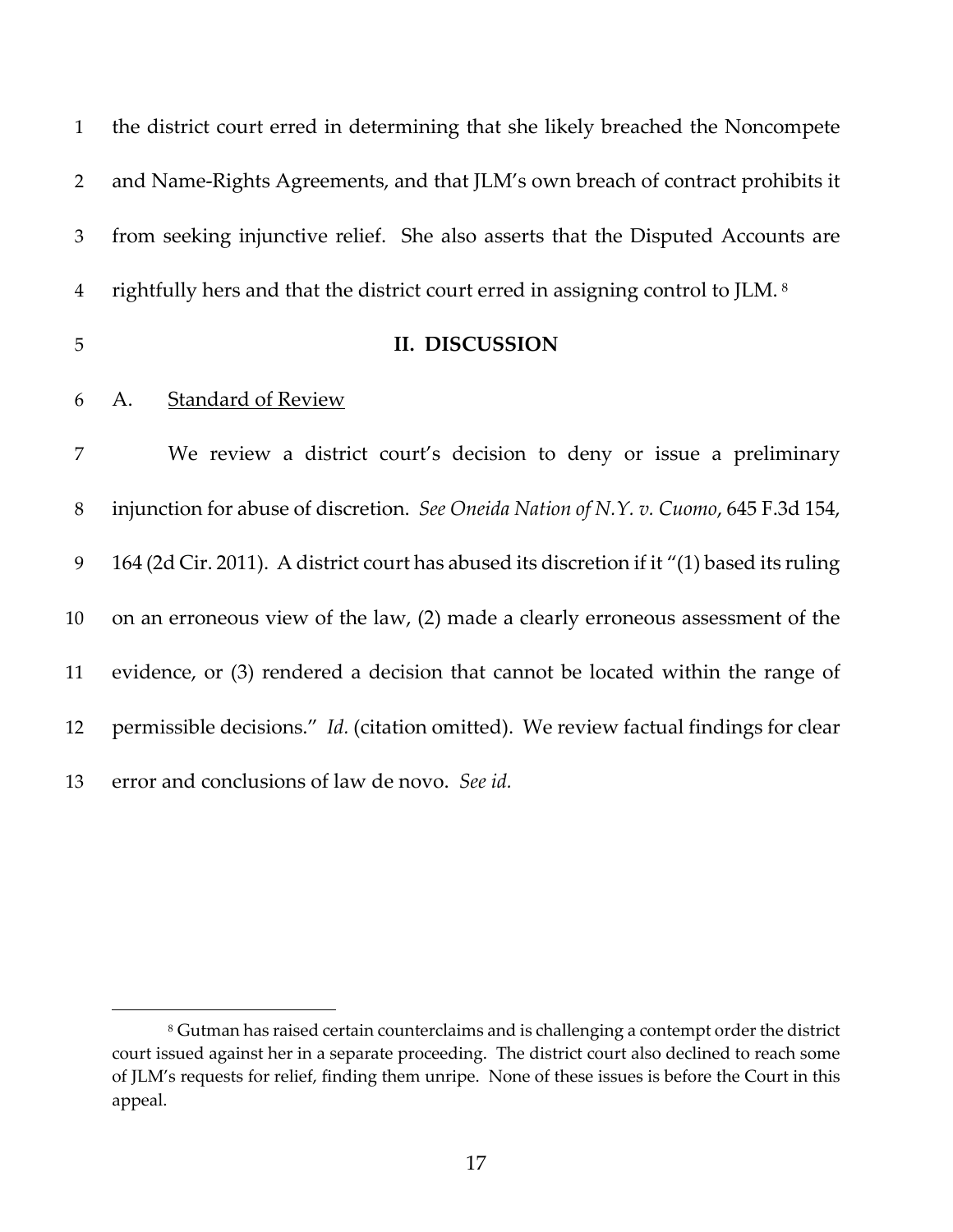## B. Noncompete Agreement

| $\overline{2}$ | Gutman argues that the district court abused its discretion by entering                   |
|----------------|-------------------------------------------------------------------------------------------|
| 3              | paragraph 3(b) of the PI, which prevents her from competing with JLM through              |
| $\overline{4}$ | the end of the extended Term of the Contract (August 1, 2022). We disagree.               |
| $\mathbf 5$    | First, Gutman's argument is inconsistent with the plain terms of the                      |
| 6              | Contract. Gutman argues that section $9(a)$ of the Contract—which prohibits her           |
| 7              | from competing with JLM "during the period of her employment" with JLM-no                 |
| $8\,$          | longer binds her because she has resigned. But the Contract provides that only            |
| 9              | JLM may terminate the Contract, not Gutman. See JLM Couture, 2021 WL 827749,              |
| 10             | at $*9$ ; see also Contract § 13 (providing JLM, but not Gutman, with termination         |
| 11             | rights). Gutman nevertheless argues that she is not "employed" within the                 |
| 12             | meaning of the Contract both because of her decision to stop working and JLM's            |
| 13             | subsequent recognition of her as having "resigned," App'x at 2935. JLM counters           |
| 14             | that the phrase "during the period of her employment" is the same as the "Term"           |
| 15             | of the Contract— <i>i.e.</i> , the period running through August 1, 2022—and thus applies |
| 16             | whether Gutman is working or not. In response to Gutman's claim that she has              |
| 17             | resigned, JLM represents that it remains "willing and able to perform" and that           |
| 18             | Gutman "can work for JLM as she agreed to do." Appellee Br. at 34.                        |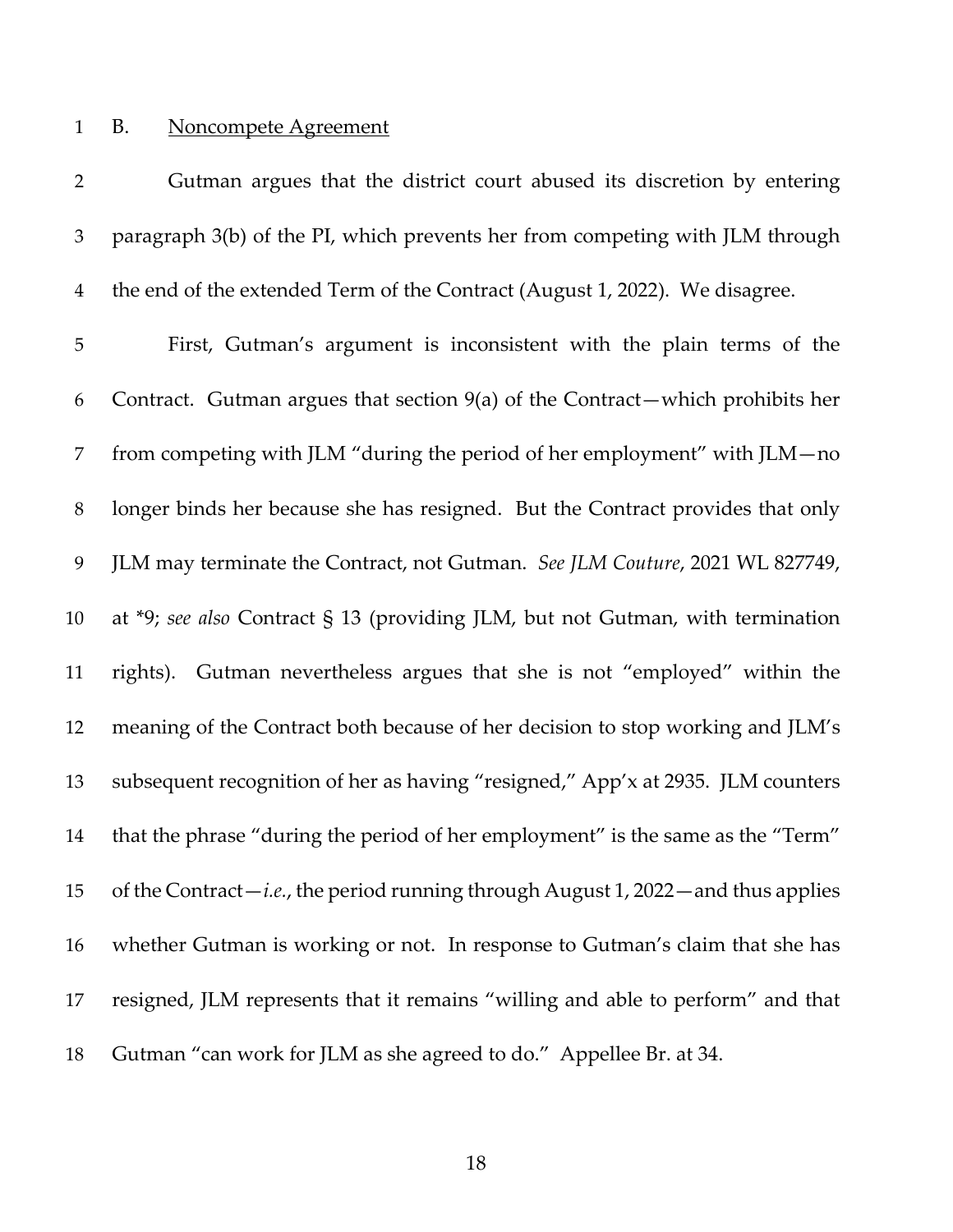| $\mathbf{1}$   | We need not decide whether Gutman remains "employed" within the                     |
|----------------|-------------------------------------------------------------------------------------|
| $\overline{2}$ | meaning of section $9(a)$ because she consented in any event to an injunction       |
| 3              | compelling her to comply with her contractual duties in the event of her breach.    |
| $\overline{4}$ | See Contract § 9(e). The district court determined that Gutman breached the         |
| 5              | Contract, and it reasoned that it could not order Gutman "to perform personal       |
| 6              | services" exclusively for JLM through August 1, 2022. See JLM Couture, 2021 WL      |
| 7              | 827749, at *9 (citing U.S. Const. amend. XIII). But the court did not abuse its     |
| $8\,$          | discretion by providing a form of lesser-included relief $-i.e.,$ preventing Gutman |
| 9              | from competing with JLM for that same period, a restriction that would have         |
| 10             | bound Gutman if she had continued to work for JLM as contractually required.        |
| 11             | See, e.g., Am. Broad. Cos. v. Wolf (ABC), 420 N.E.2d 363, 367 (N.Y. 1981) ("[W]here |
| 12             | an employee refuses to render services to an employer in violation of an existing   |
| 13             | contract, and the services are unique or extraordinary, an injunction may issue to  |
| 14             | prevent the employee from furnishing those services to another person for the       |
| 15             | duration of the contract." (citing Lumley v. Wagner (1852) 42 Eng. Rep. 687; 1 De   |
| 16             | G.M.&G. 604)).                                                                      |

 Second, the Noncompete Agreement appears to be enforceable under New York law. Gutman points to the general standard that "[a] restraint is reasonable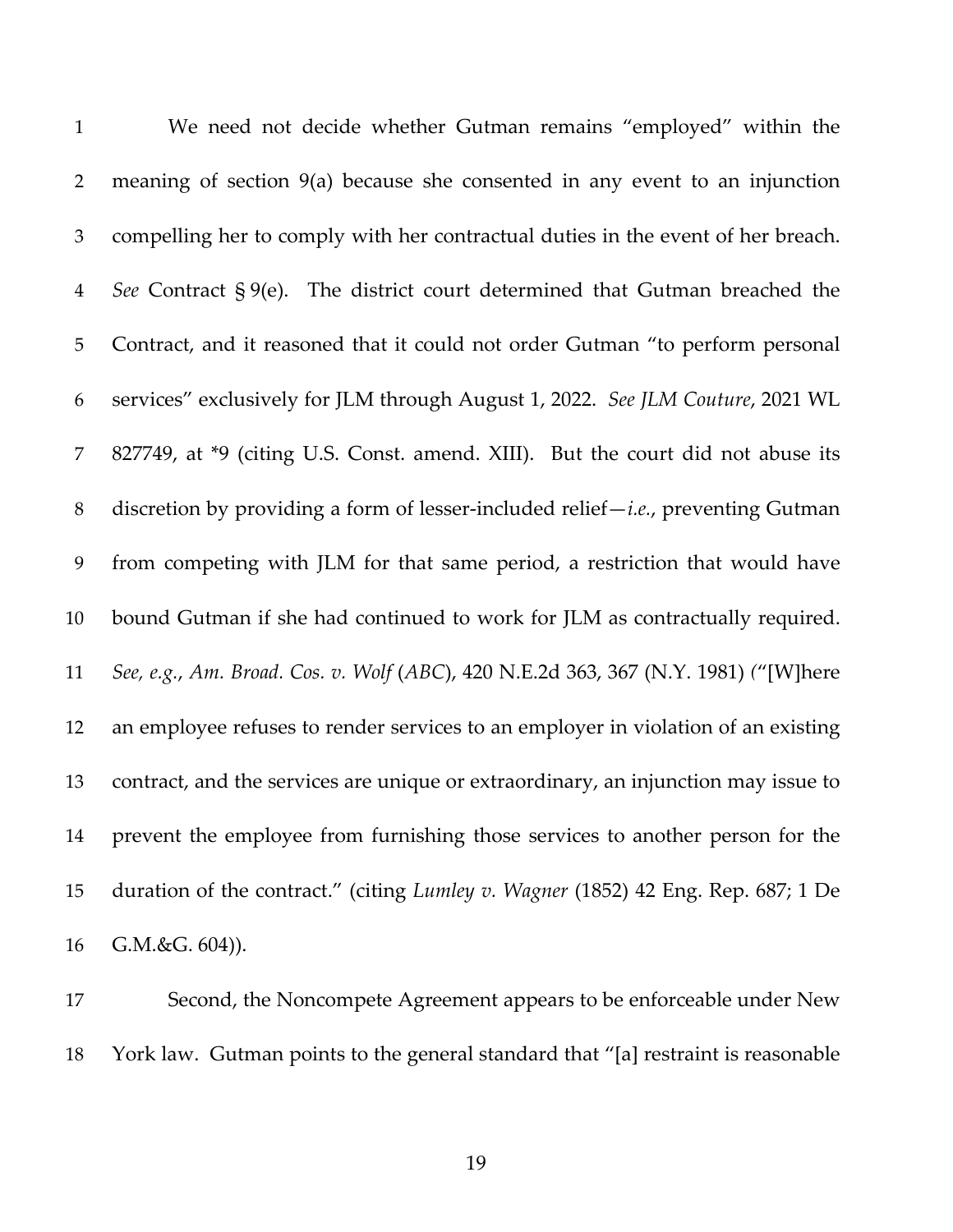only if it: (1) is no greater than is required for the protection of the legitimate interest of the employer, (2) does not impose undue hardship on the employee, and (3) is not injurious to the public." *BDO Seidman v. Hirshberg*, 712 N.E.2d 1220, 1223 (N.Y. 1999) (emphasis omitted). But New York recognizes the availability of injunctive relief "where the non-compete covenant is found to be reasonable *and the employee's services are unique*." *Ticor Title Ins. Co. v. Cohen*, 173 F.3d 63, 70 (2d Cir. 1999) (emphasis added). Here, Gutman does not meaningfully contest the district court's reliance on the fact that her services are "special, unique or extraordinary." *See id*. Further, the noncompete provision does not even extend beyond Gutman's contractual period of employment with JLM; it was triggered only because Gutman stopped working before the Term was complete. *See*  Contract § 9(a); *ABC*, 420 N.E.2d at 367 (explaining that the "availability of equitable relief" is greatest "for the duration of the contract" where "the employee either expressly or by clear implication agreed not to work elsewhere"). Gutman provides no reason to question the district court's determination that this Noncompete Agreement was reasonable and fully enforceable in light of her unique role at JLM.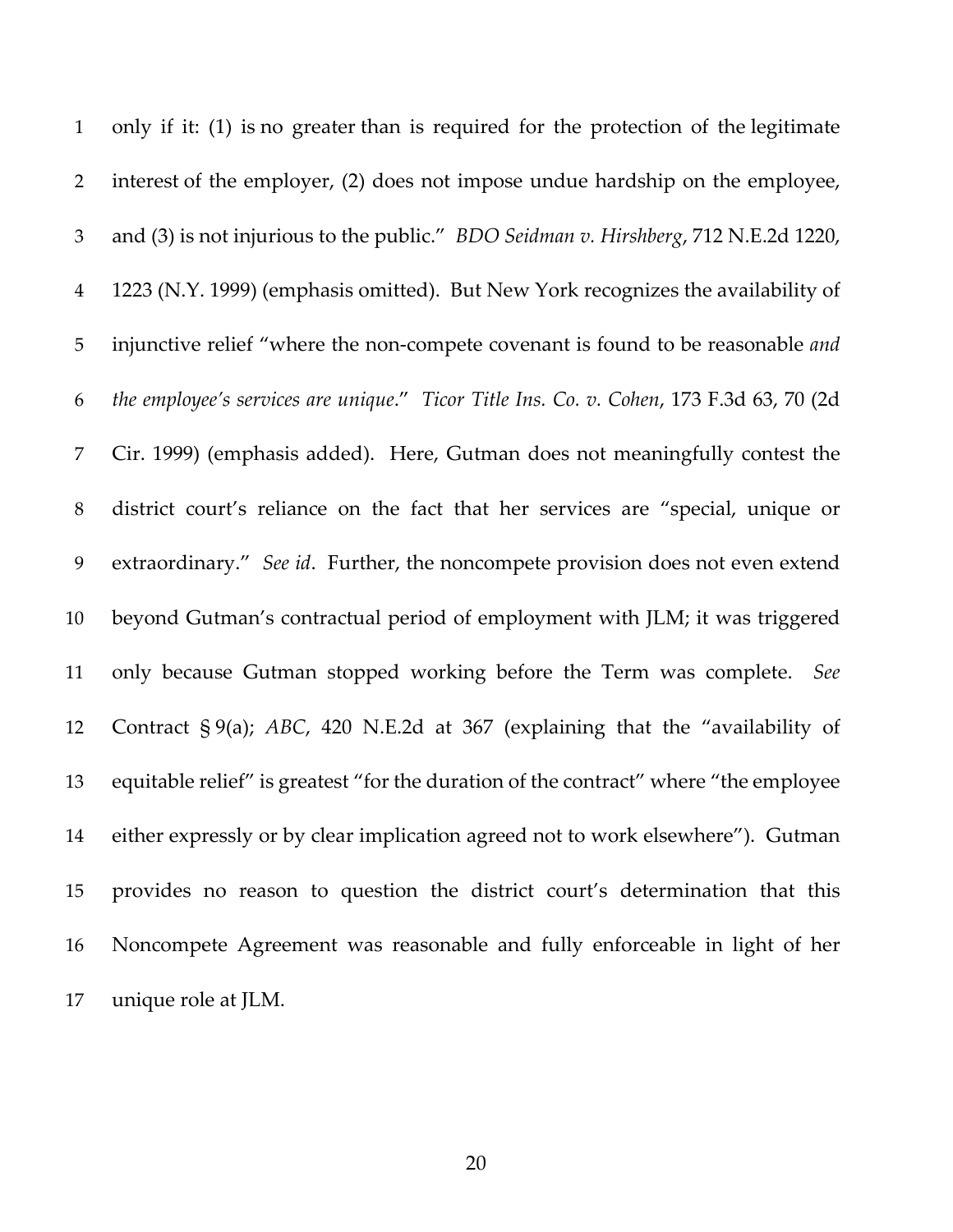| $\mathbf{1}$   | Third, we discern no error in the district court's finding that Gutman                          |
|----------------|-------------------------------------------------------------------------------------------------|
| $\overline{2}$ | impermissibly competed with JLM and may have continued doing so absent an                       |
| 3              | injunction. See App'x at 1197 (advertisement for a bridal expo listing Gutman in                |
| $\overline{4}$ | her capacity as a designer). It was also well within the district court's discretion            |
| 5              | to conclude that the PI is neither overbroad nor vague. In particular, the language             |
| 6              | barring Gutman from "indirectly associat[ing] with any person" engaging                         |
| $\overline{7}$ | in the design of bridal wear or related goods is drawn directly from the Contract. <sup>9</sup> |
| $8\,$          | See Contract § 9(a).                                                                            |
| 9              | In sum, Gutman has identified no abuse of discretion in the district court's                    |
| 10             | order enforcing the noncompete provision, in effect through the end of her                      |
| 11             | contractually agreed Term. We therefore affirm paragraph 3(b) of the PI.                        |
| 12             | C.<br><b>Name-Rights Agreement</b>                                                              |
| 13             | Gutman next challenges the portions of the PI relating to the Name-Rights                       |
| 14             | Agreement. See PI III 3(a), 4, supra. She contends that the Contract grants JLM the             |
| 15             | right to use "Hayley Paige Gutman" and its derivatives (collectively, the                       |
| 16             | "Designer's Name") in connection with only "such clothing or related items" that                |
|                |                                                                                                 |

<span id="page-20-0"></span> Contrary to Gutman's claim that this language prohibits her from casual social contact with anyone in the industry, it is clear from the context in both the PI and the Contract that "association" here is used in the ordinary commercial sense of forming a business affiliation, and does not refer to mere social interaction.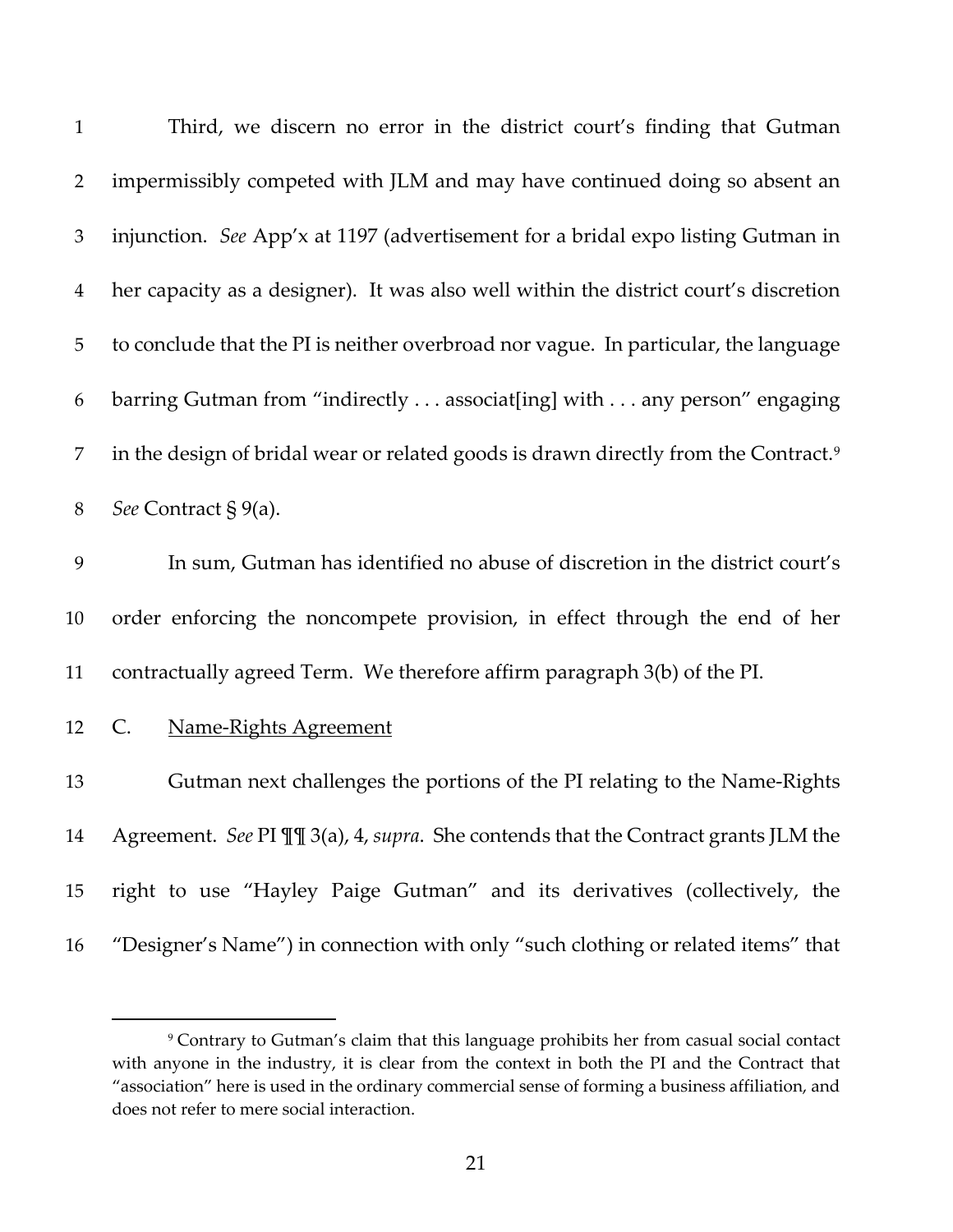Gutman "has substantially participated in . . . design[ing] or creat[ing] . . . during

her employment." Contract § 10(a). But the very next subsection explicitly states

otherwise:

 [Gutman] hereby irrevocably sells, assigns, and transfers all right, title and interest to [JLM] that now exists or may exist during the Term (and any extensions thereof) and for a period of two years thereafter, to register the Designer's Name or any derivatives(s) thereof as trademarks or service marks (the "Trademark" or "Trademarks") . . . . The Trademarks shall in perpetuity be the exclusive property of [JLM], [Gutman] having consented to it being filed by [JLM] and **[Gutman] shall have no right to the use of the Trademarks, Designer's Name or any confusingly similar marks or names in trade or commerce** during the Term or any time thereafter without 14 the express written consent of [JLM].

|  | 15 Contract $\S 10(b)$ (emphasis added). |
|--|------------------------------------------|
|  |                                          |

 We decline Gutman's invitation to depart from the plain language of the Contract. First, Gutman argues that the Court should read "Designer's Name" to incorporate the other limitations of section 10(a). But "Designer's Name" is clearly defined in section 10(a) as "'Hayley,' 'Paige,' 'Hayley Paige Gutman,' 'Hayley Gutman,' 'Hayley Paige,' or any derivative thereof." *Id.* § 10(a) (punctuation 21 cleaned up). The remaining conditions in section  $10(a) - i.e.,$  a termination date and a limitation of the right to cover only goods Gutman helped design—are not part of the definition of "Designer's Name." Section 10(b) is thus in no way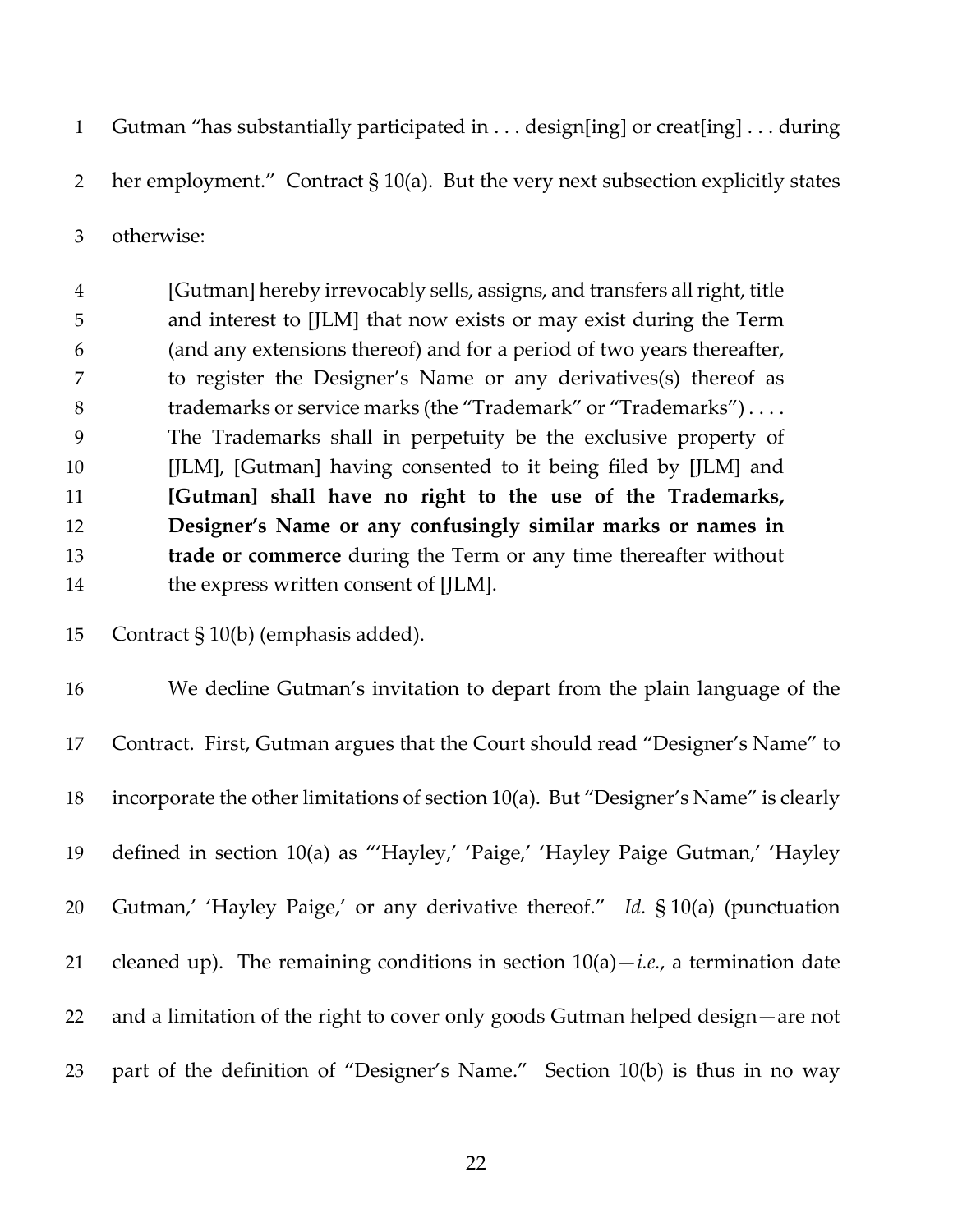ambiguous and clearly prohibits Gutman from "us[ing]" the "Designer's Name" (her name and its derivatives) "in trade or commerce." *Id.* § 10(b).

 Second, Gutman suggests that we should read section 10(b) as purely a trademark provision. Implicitly invoking the canon of *noscitur a sociis*—that a word should be understood by the company it keeps, *see Yates v. United States*, 574 U.S. 528, 543 (2015) (plurality opinion)—Gutman proposes that we should understand the grant of rights in "Designer's Name" to be limited by those rights JLM has in the "Trademarks." As a threshold matter, we use this canon "to resolve ambiguity, not create it." *Id*. at 564 (Kagan, *J.*, dissenting). There is no ambiguity in a term that the Contract clearly defines. *See Hunt Ltd. v. Lifschultz Fast Freight, Inc.*, 889 F.2d 1274, 1277 (2d Cir. 1989) (explaining that language is not "ambiguous where the interpretation urged by one party would strain the contract language beyond its reasonable and ordinary meaning" (cleaned up)). In any event, the Contract transfers Gutman's rights in the "*Trademarks, Designer's Name* or any confusingly similar *marks or names*." Contract § 10(b) (emphasis added). The *noscitur* canon supports, rather than weakens, our understanding of the Contract's clearly defined meaning: "Trademarks" runs parallel to "marks," and "Designer's Name" runs parallel to "names." And if this were not clear enough, the next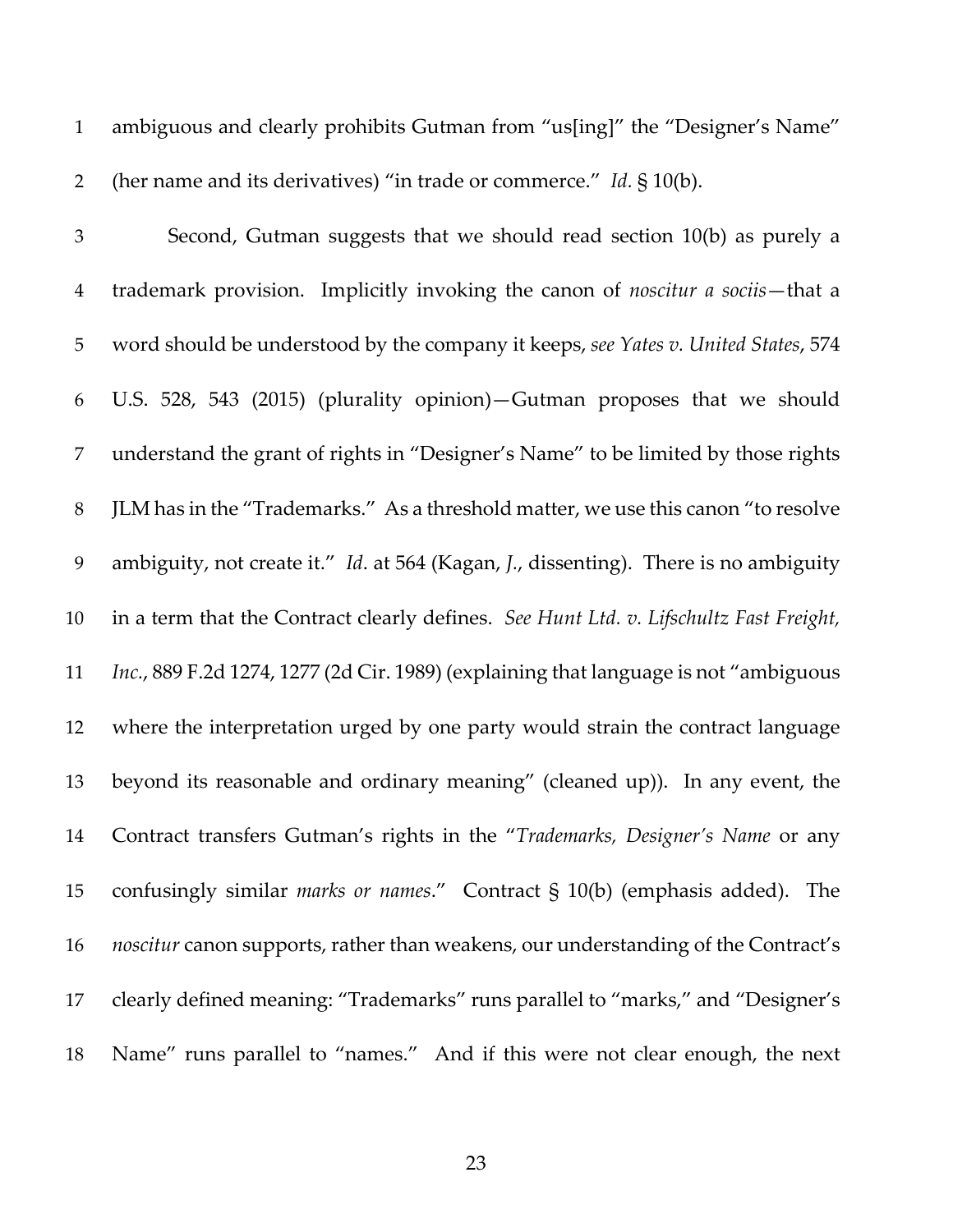subsection again reiterates that Gutman "assign[ed] to [JLM] . . . the Designer's Name *and* the Trademarks." *Id.* § 10(c) (emphasis added). Limiting the rights in Designer's Name to those in the Trademarks would render each of these repeated admonitions superfluous. *See Kelly v. Honeywell Int'l, Inc.*, 933 F.3d 173, 183 (2d Cir. 2019) ("We must avoid an interpretation of an agreement that renders one of its provisions superfluous." (cleaned up)).

 Finally, Gutman suggests that the district court's reading of section 10(b) would override section 10(a)'s proviso that Gutman grants JLM exclusive rights in the Designer's Name "in connection with" only bridal wear that Gutman designed. Contract § 10(a). Section 10(b)'s grant of full rights to the Designer's Name, Gutman argues, would render section 10(a) moot. But it is not correct that 12 section 10(b) contradicts, overrides, or moots section 10(a). Section 10(a) grants a provisional right: It expires two years after Gutman's termination if JLM "has not sought to [r]egister the Designer's Name as a Trademark." Contract § 10(a). Section 10(b), in contrast, describes the rights that vest perpetually in JLM if it has in fact registered the Trademarks.<sup>10</sup> Those rights include the exclusive "use of ...

<span id="page-23-0"></span> JLM exercised its right to register the "Hayley Paige" and related trademarks. *See* App'x at 479–508.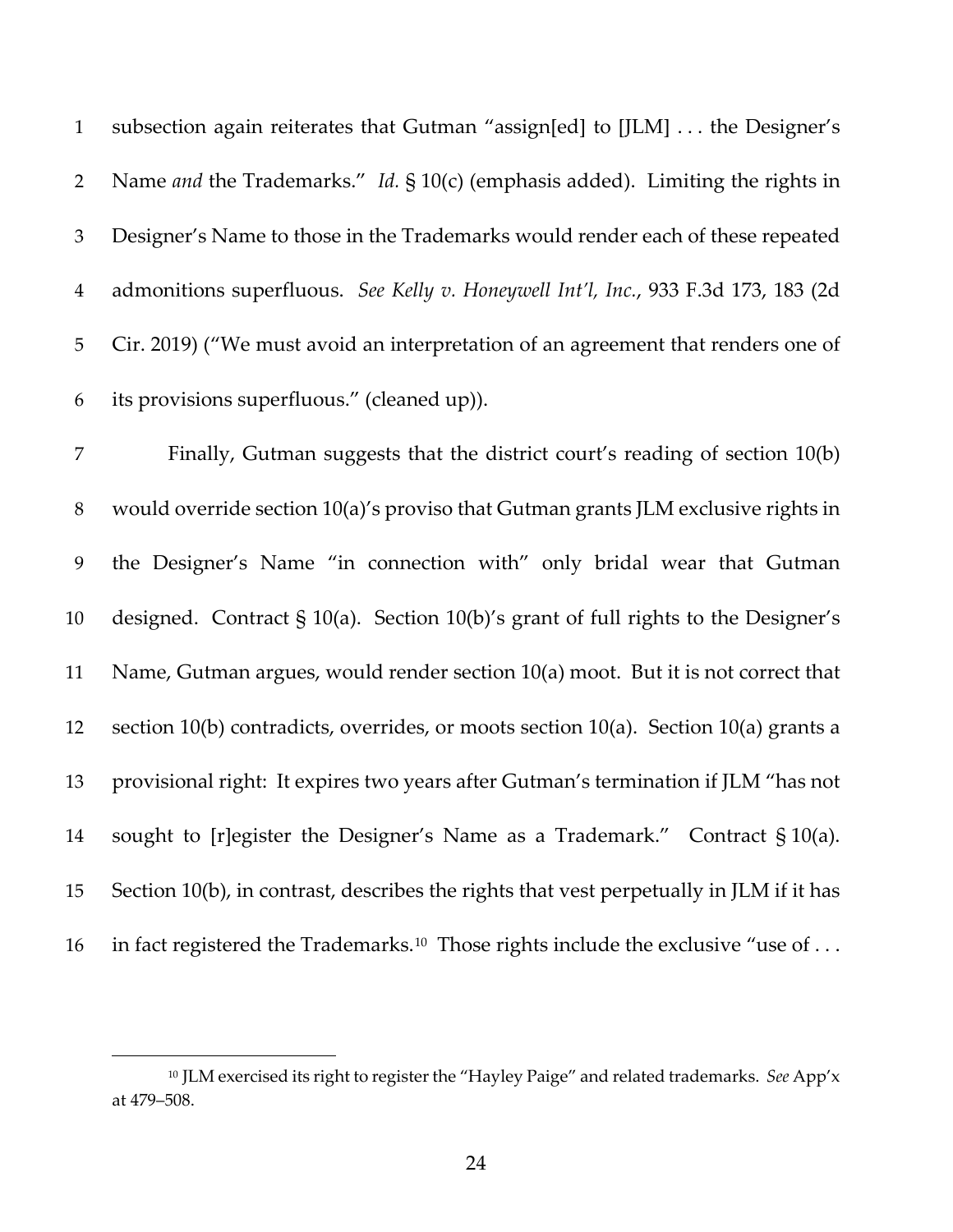|                | 1 Designer's Name in trade or commerce." <sup>11</sup> The two subsections are thus |
|----------------|-------------------------------------------------------------------------------------|
|                | 2 complementary, not contradictory.                                                 |
| $\mathfrak{Z}$ | The district court did not err in concluding that this provision applies to any     |
| $\overline{4}$ | use of the Designer's Name in trade or commerce, and we affirm the court's          |
| 5 <sub>1</sub> | decision to enforce the Name-Rights Agreement through the PI. <sup>12</sup>         |

6 D. Social Media Accounts

 Gutman also argues that the district court improperly awarded JLM exclusive control over the three Disputed Accounts. In its complaint and PI motion, JLM raised claims of conversion and trespass to chattels based on Gutman's seizure of control over the Instagram, TikTok, and Pinterest accounts.

<span id="page-24-0"></span><sup>&</sup>lt;sup>11</sup> Although we have stated in dicta that an agreement to sell the right to use one's own name must be "clearly shown," *Madrigal Audio Labs., Inc. v. Cello, Ltd.*, 799 F.2d 814, 822 (2d Cir. 1986) (citation omitted), the extent to which a party is barred from using her name ultimately "depends on the terms of the sale," *id.* at 823. *See also Levitt Corp. v. Levitt*, 593 F.2d 463, 468 (2d Cir. 1979) ("To protect the property interest of the purchaser, . . . the courts will be especially alert to foreclose attempts by the seller to 'keep for himself the essential thing he sold, and also keep the price he got for it.'" (quoting *Guth v. Guth Chocolate Co.*, 224 F. 932, 934 (4th Cir. 1915))). Here, the PI does nothing more than recite the words of the Contract. *Compare* PI ¶ 3(a) ("using . . . the 'Designer's Name' . . . in trade or commerce"), *with* Contract § 10(b) ("use of . . . Designer's Name . . . in trade or commerce"); *see also id*. § 9(e) ("[Gutman] hereby consents to the granting of a temporary or permanent injunction against her . . . prohibiting her from violating any provision of [the Contract]."). This appeal thus does not call for us to opine on the precise scope of the prohibition against "us[ing]" the trade name "Hayley Paige Gutman" and its derivatives "in trade or commerce."

<span id="page-24-1"></span><sup>&</sup>lt;sup>12</sup> We also reject Gutman's irreparable-harm and overbreadth arguments for the same reasons stated with respect to the Noncompete Agreement. *See supra* Section II.B.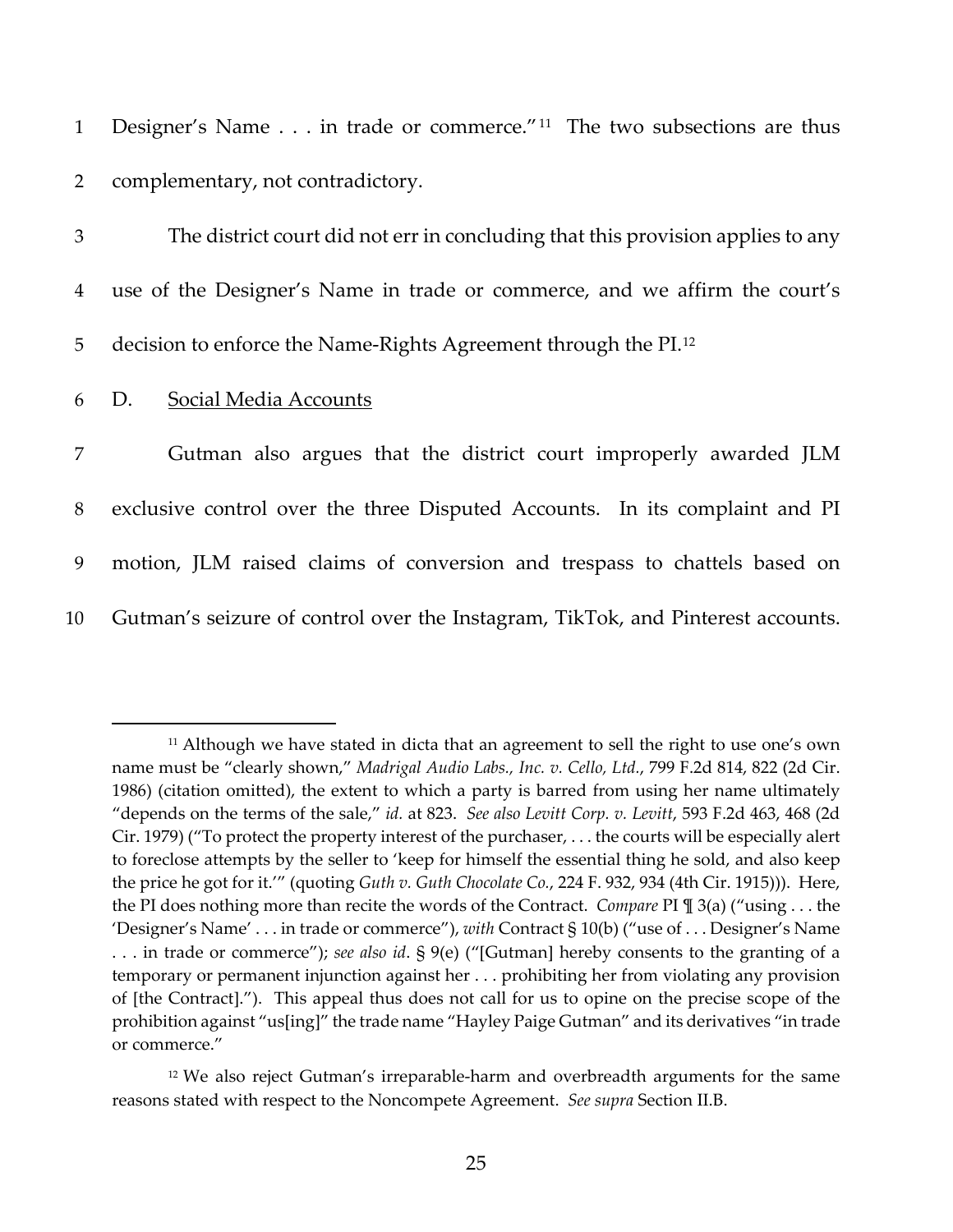JLM's proposed order listed eighteen social media accounts it sought to bar Gutman from accessing. JLM also singled out the three Disputed Accounts in a proposed paragraph ordering Gutman to transfer control of those accounts to JLM. The district court adopted both the account list and the paragraphs regarding control of the Disputed Accounts as proposed by JLM. Together, these portions of the PI grant unrestricted control over the Disputed Accounts to JLM and deny control to Gutman absent the company's approval: Gutman may not post on or attempt to access control of the Disputed Accounts, account control must be turned over to JLM, and JLM faces no restrictions on what it may do with the Disputed Accounts.<sup>13</sup> This portion of the PI does not expire on August 1, 2022, but lasts indefinitely throughout the litigation. On appeal, Gutman seeks relief only as to the Disputed Accounts, which are the three accounts the district court explicitly ordered Gutman to turn over to JLM.

 JLM and Gutman agree that the Disputed Accounts are property belonging to one of them, but they disagree vigorously about whose accounts they are. JLM contends that Gutman created the Disputed Accounts in her capacity as an

<span id="page-25-0"></span><sup>&</sup>lt;sup>13</sup> The one exception is that the district court entered an order limiting both parties' alterations of previously posted content (on both the Disputed Accounts and other undisputed accounts) to preserve evidence. *See* No. 20-cv-10575, Dkt. 238 (S.D.N.Y. Sept. 13, 2021).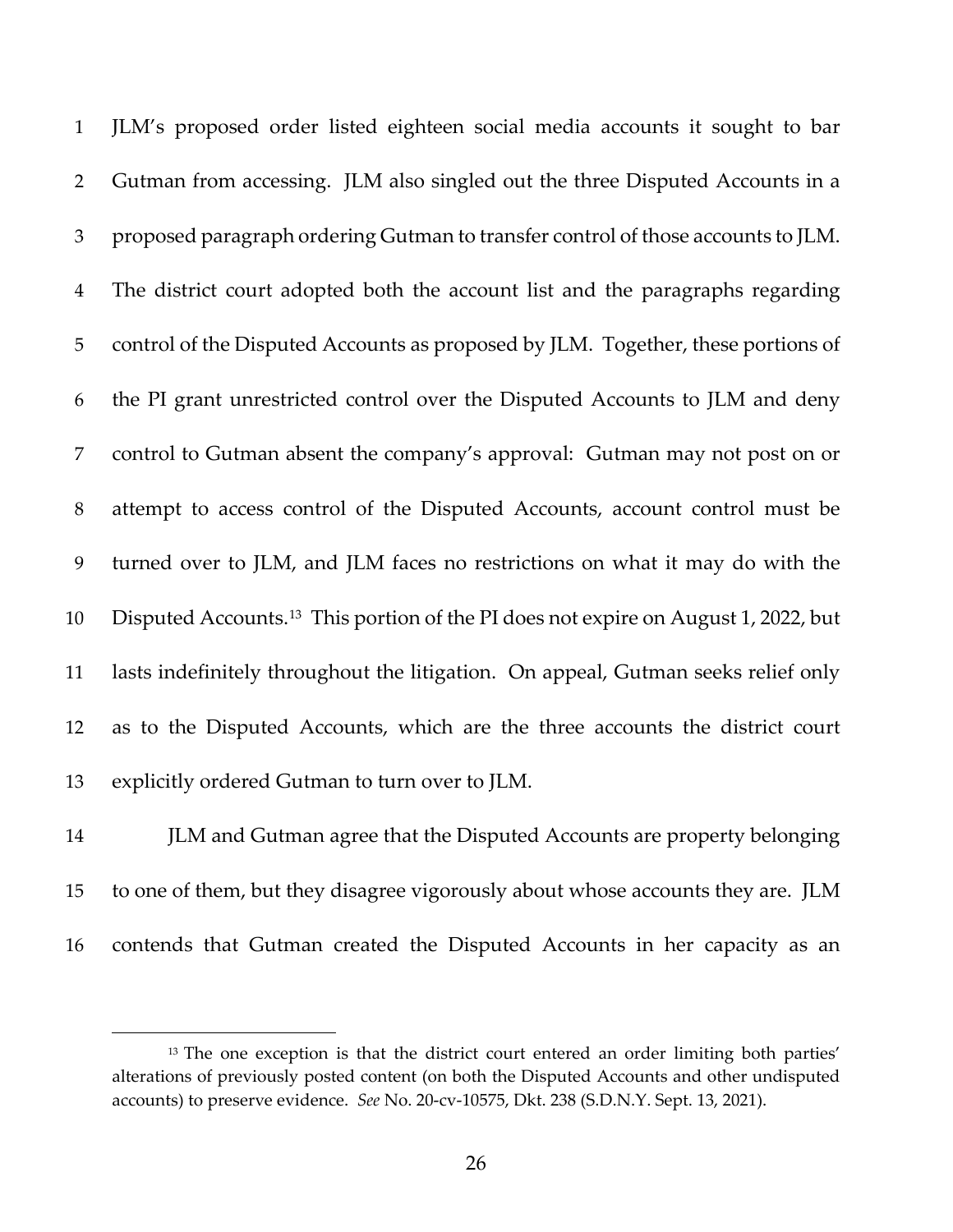employee, that they are therefore owned by the company, and that JLM merely gave Gutman wide discretion as its agent to operate the accounts as she saw fit. In contrast, Gutman argues that she created the Disputed Accounts in her personal capacity, that JLM did not acquire them simply by virtue of investing in the Hayley Paige brand, and that she did not cede ownership to JLM by agreeing to use her accounts to market Hayley Paige products or by occasionally giving other JLM employees direct access when it was in her interest to do so. The parties also disagree about who had ultimate authority over posts, whether any such authority derived from ownership or from some power or duty under the Contract, whether either party recognized the other as the Accounts' true owner during their course of dealing, the extent to which JLM was responsible for the growth of the Disputed Accounts, and which of these factors matter for identifying the Disputed Accounts' true owner.

 In the end, the district court "decline[d] to address [JLM]'s conversion [and] trespass to chattel" claims or to evaluate "the somewhat more nuanced issue of 'ownership' of the [Instagram] Account itself." *JLM Couture*, 2021 WL 827749, at \*19. But the court nonetheless granted JLM control over all three Disputed Accounts and entered this part of its proposed PI nearly verbatim, *compare JLM*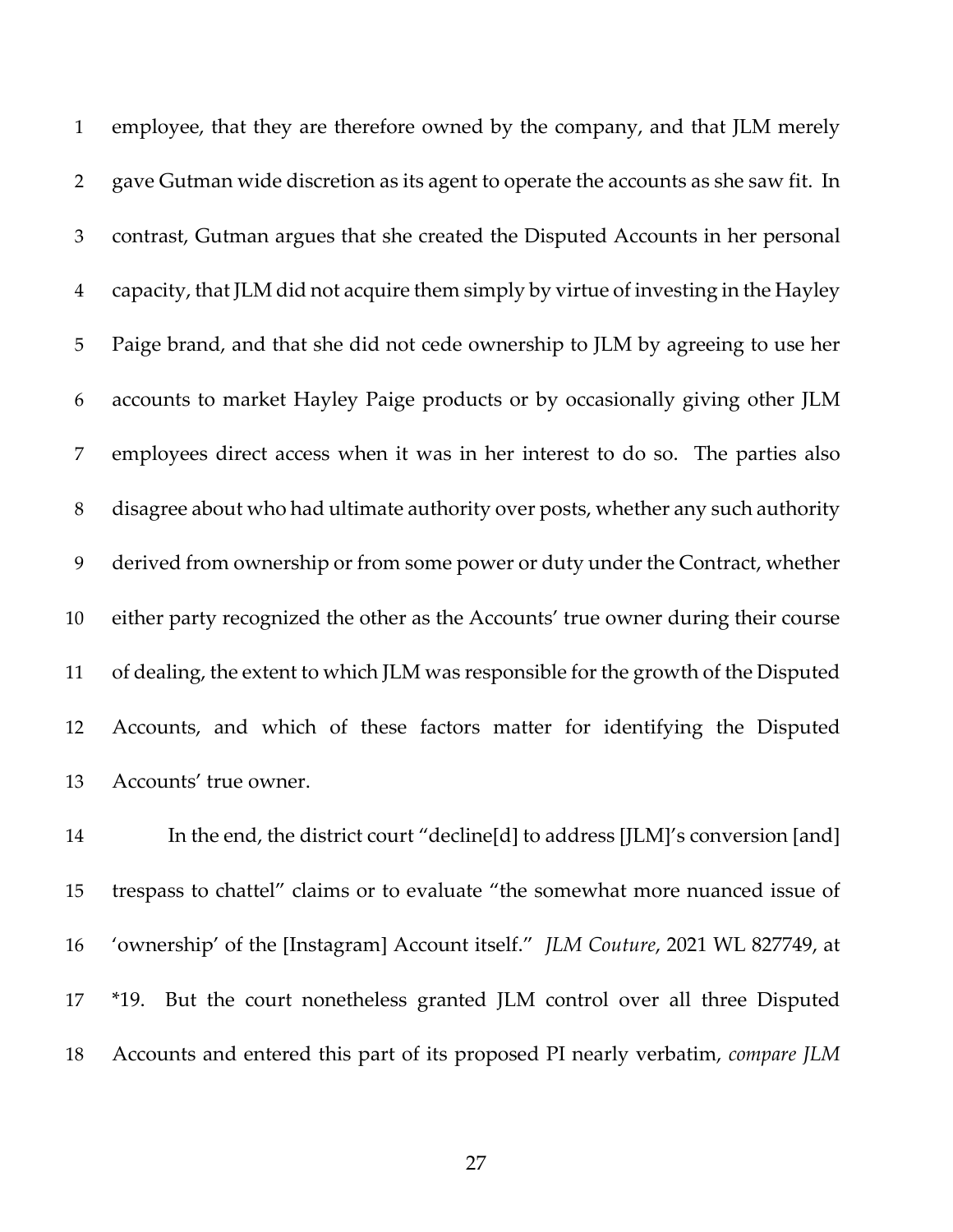*Couture*, 2021 WL 827749, at \*23–24, *with* No. 20-cv-10575, Dkt. 86 (Proposed Order), at 2–3, 5, even though the court did not address the predicate question of who likely owns them. It is thus unclear on what basis the district court excluded Gutman from using the Disputed Accounts and granted total control to JLM.

 The Contract provides only that Gutman has consented to an injunction, in the event of her breach, "prohibiting her from violating any provision of [the Contract]." Contract § 9(e). We conclude that the breaches identified by the district court are insufficient by themselves to justify the relief it granted regarding control of the Disputed Accounts. First, the district court determined that Gutman breached her duty under section 2 of the Contract to assist with company advertising by refusing to post JLM's content on the Instagram account. *JLM Couture*, 2021 WL 827749, at \*12. Second, the court reasoned that much of the Instagram "[a]ccount content" is JLM's intellectual property under section 11 of the Contract, which gives JLM ownership over Gutman's creations while employed by the company. *Id.* at \*13. Third, the court ruled that Gutman's use of the "@misshayleypaige" account handle on Instagram in trade or commerce violated the Name-Rights Agreement. *Id.* at \*14.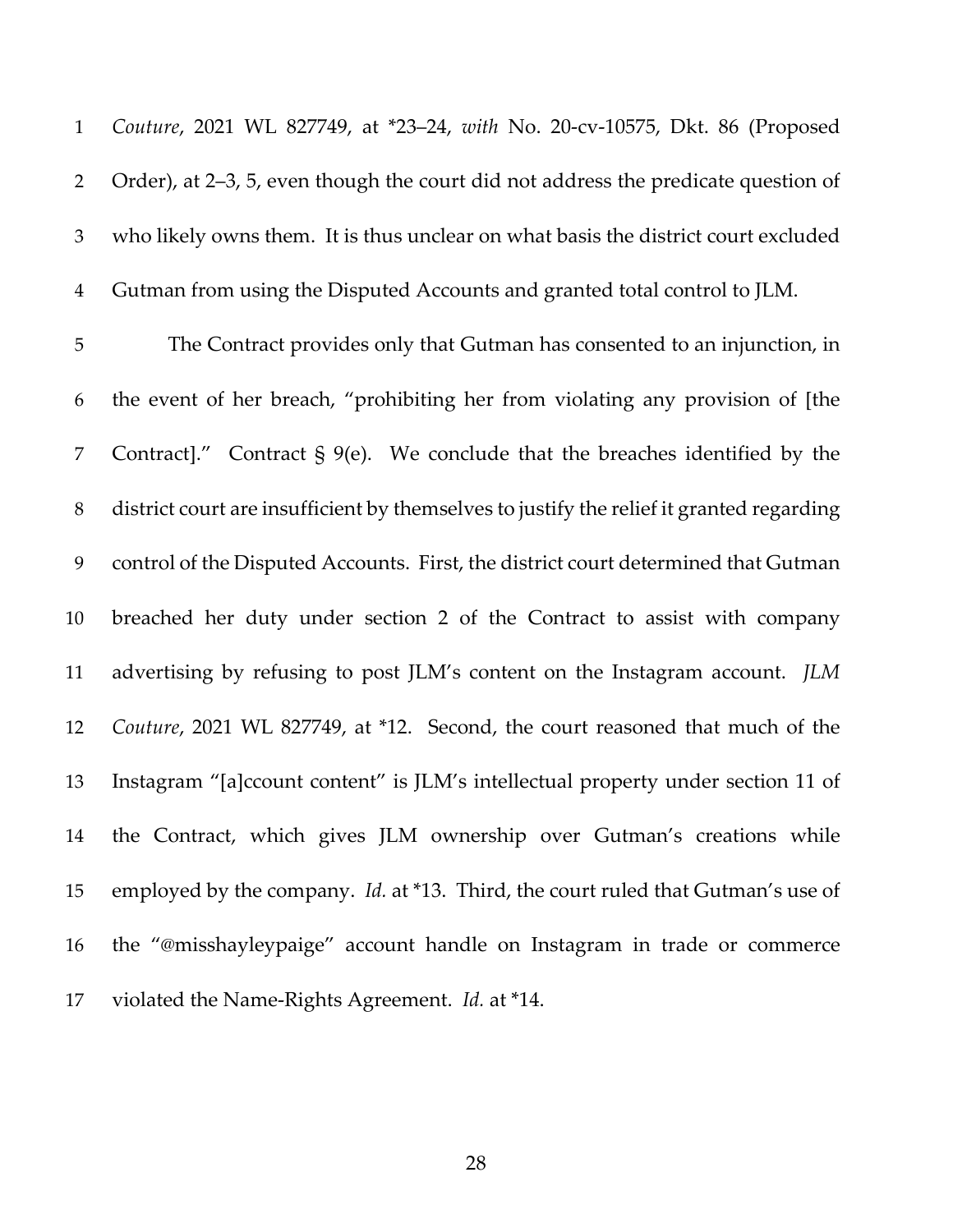| $\mathbf{1}$   | These contractual breaches identified by the district court do not correspond                 |
|----------------|-----------------------------------------------------------------------------------------------|
| $\overline{2}$ | to the injunctive relief JLM sought, which was clearly structured to remedy JLM's             |
| 3              | conversion and trespass claims. Indeed, other parts of the PI already prohibit                |
| $\overline{4}$ | Gutman from using the "@misshayleypaige" account name, $PI \mathbb{I}$ 3(a), as well as       |
| 5              | any "Designs" posted to the Accounts, PI ¶ 3(c), in trade or commerce. <sup>14</sup> And even |
| 6              | if we assume that the district court could enter some sort of injunction to address           |
| 7              | Gutman's alleged failure to "assist[] with advertising programs" during the                   |
| 8              | pledged Term, Contract § 2, the PI would still be overbroad. First, unlike other              |
| 9              | parts of the PI, this provision does not expire on August 1, 2022. Second, the PI             |
| 10             | does not limit the purposes for which JLM can use the Disputed Accounts to only               |
| 11             | those under Gutman's contractual duties-so JLM could just as easily use the                   |
| 12             | Disputed Accounts to enter into its own agreements promoting third-party                      |
| 13             | products or even to comment on this litigation. Third, the PI denies Gutman the               |

<span id="page-28-0"></span><sup>&</sup>lt;sup>14</sup> As Gutman acknowledges, should she defeat only the conversion and trespass claims, in order to use the Disputed Accounts in trade or commerce without violating the rest of the PI, she would likely have to take down the Designs owned by JLM and change the handle or username of the Disputed Accounts. *See* Appellant Br. at 46 n.5 (citing *BBC Grp. NV LLC. v. Island Life. Rest. Grp. LLC*, 475 F. Supp. 3d 1235, 1241 (W.D. Wash. 2020)). But even if the district court did not grant injunctive relief to assign the Disputed Accounts to JLM, with appropriate findings, it could impose other constraints at the PI stage on Gutman's use of the Accounts in order to prevent irreparable harm with respect to the Accounts.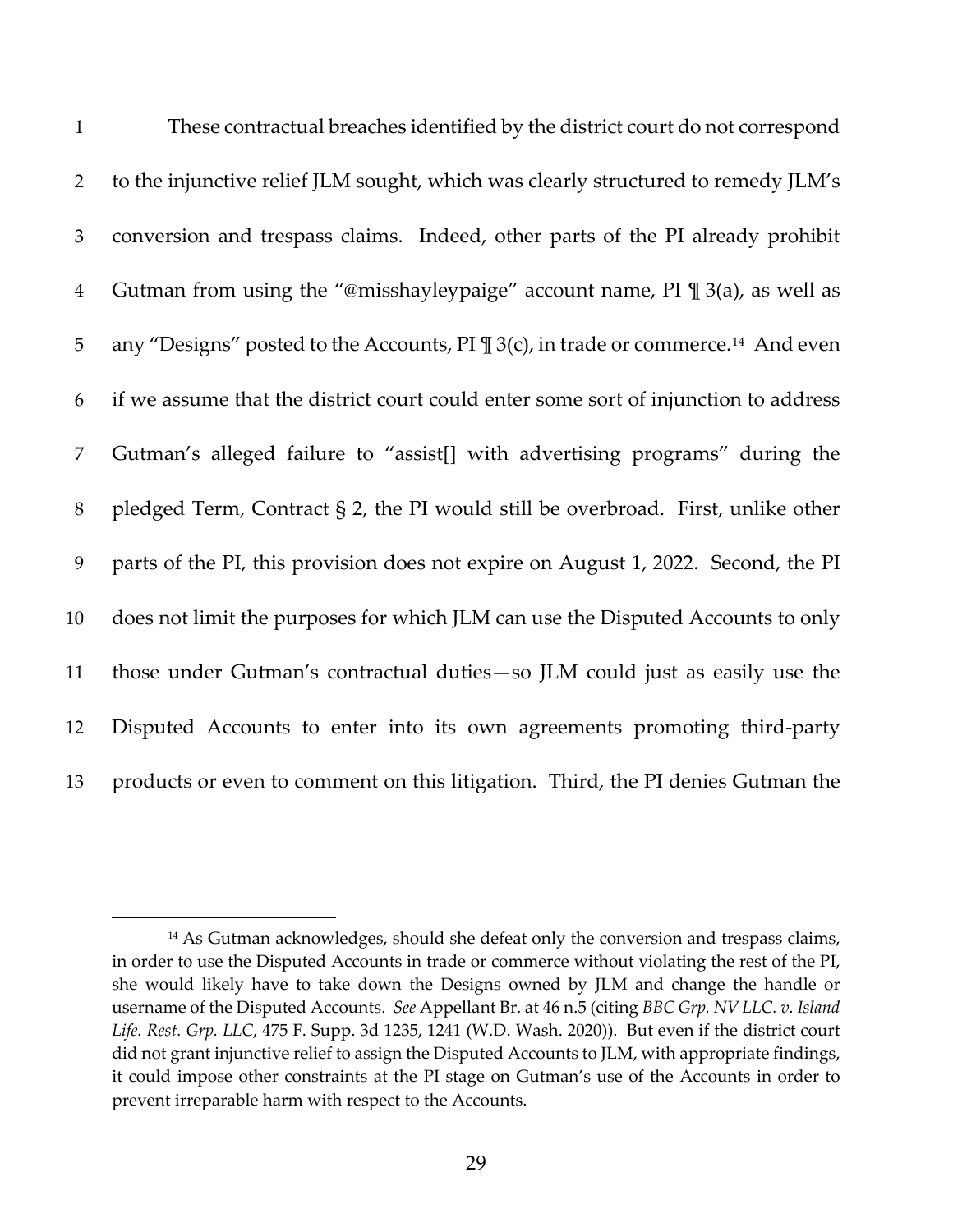1 right to post even personal content on the accounts without JLM's permission, and

2 it nowhere limits JLM's discretion in withholding that permission.

| 3              | The overbreadth of this part of the PI reflects the fact that the character of                  |
|----------------|-------------------------------------------------------------------------------------------------|
| $\overline{4}$ | the district court's relief - a grant of perpetual, unrestricted, and exclusive control         |
| 5 <sup>5</sup> | throughout the litigation-sounds in property, not in contract. Yet the district                 |
| 6              | court disclaimed any effort to ground the PI on its evaluation of the ownership                 |
| $7^{\circ}$    | question, and we see no way to salvage the PI as written under JLM's alternative,               |
| 8              | Contract-based theories. The Contract allows injunctions only to enforce its own                |
| 9              | terms. See Contract $\S 9(e)$ . <sup>15</sup> And a preliminary injunction may never be awarded |

<span id="page-29-0"></span><sup>&</sup>lt;sup>15</sup> Judge Lynch would affirm this part of the PI, at least as it applies to the Instagram account, with the concession that the PI might be modified to revert partial control to Gutman. Such slimmed-down relief would in the dissent's view be an equitable means of "restor[ing] ... the account to the manner in which [it was] operated before Gutman unilaterally seized exclusive control." Dissent at 2. But even if we were to follow the general principles of equitable remedies, rather than the Contract's own language about injunctive relief, Contract § 9(e), we could endorse only a PI that aimed to protect JLM's *rights*, not one entrenching any pre-breach benefits JLM may have enjoyed from Gutman as a matter of grace. *See Babb v. Wilkie*, 140 S. Ct. 1168, 1178 (2020) ("Remedies generally seek to place the victim of a legal wrong in the position that person would have occupied if the wrong had not occurred. . . . Remedies should not put a plaintiff in a more favorable position than he or she would have enjoyed absent [the wrong]." (cleaned up)). The dissent thus elides the crucial question of what right, if any, underlay JLM's access to the Instagram account prior to this dispute. And for the reasons explained above, JLM's current answer to that question—Contract rights—is a revisionist reading of its proposed PI that cannot justify the scope of the district court's relief under ordinary equitable principles. *See supra* at 29– 30; *Forschner Grp., Inc. v. Arrow Trading Co.*, 124 F.3d 402, 406 (2d Cir. 1997) ("It is well-settled that the essence of equity jurisdiction has been the power to grant relief no broader than necessary to cure the effects of the harm caused by the violation . . . .").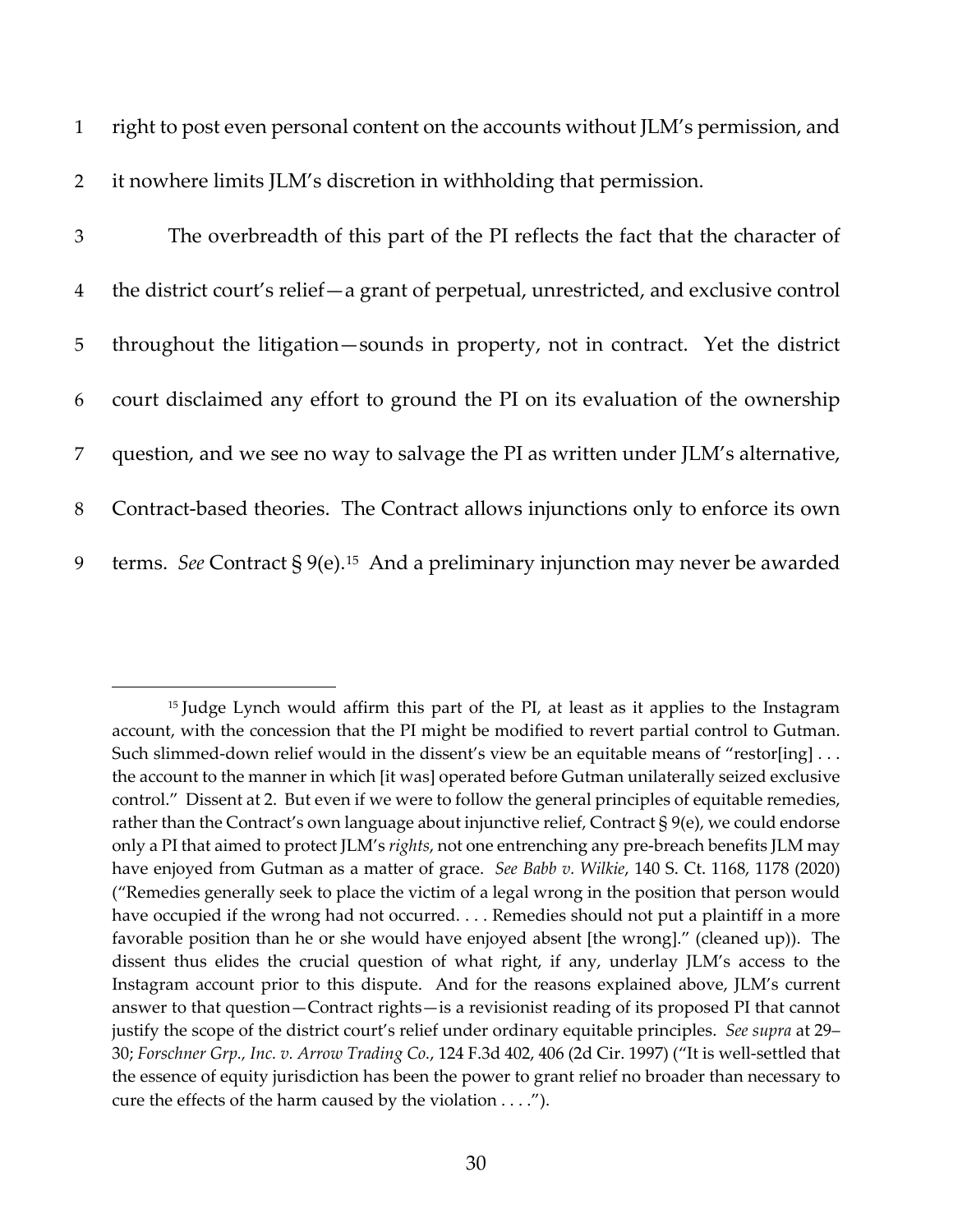as a matter of right.<sup>[16](#page-30-0)</sup> *See, e.g., Winter v. Nat. Res. Def. Council, Inc.,* 555 U.S. 7, 24 2 (2008).

 Further, the district court erred in assuming that its analysis of the Instagram account necessarily controlled the disposition of all three Disputed Accounts or all eighteen accounts listed in the PI. In fact, it is unclear how the eighteen accounts were chosen in the first place. *See* Spec. App'x at 56; *accord* No. 20-cv-10575, Dkt. 86, Ex. 1 (JLM's proposed account list). If the criteria for inclusion were simply whether the name of an account is under the Designer's Name, JLM's list would seem to be underinclusive: In addition to the disputed Instagram, TikTok, and Pinterest accounts, Gutman claimed to own several personal accounts not included in JLM's list, all with "Miss Hayley Paige" as the handle, web address, or username. *See* App'x at 2277–78. Gutman's list notably includes two accounts (on Snapchat and Spotify) that were created after Gutman

<span id="page-30-0"></span><sup>&</sup>lt;sup>16</sup> Moreover, mandatory injunctions compelling affirmative action rather than merely prohibiting certain conduct must meet a higher standard. "A mandatory injunction . . . alter[s] the status quo by commanding some positive act . . . [and] should issue only upon a clear showing that the moving party is entitled to the relief requested, or where extreme or very serious damage will result from a denial of preliminary relief." *Tom Doherty Assocs. v. Saban Entm't, Inc.*, 60 F.3d 27, 34 (2d Cir. 1995) (cleaned up). As the district court acknowledged, this part of the PI is mandatory in that it singles out the Disputed Accounts and compels Gutman to provide JLM the access credentials. *See JLM Couture*, 2021 WL 827749, at \*24. And in its attempt to restore JLM's asserted rights, the PI alters the status quo of the year prior to suit, during which Gutman had exclusive access to at least the Instagram account.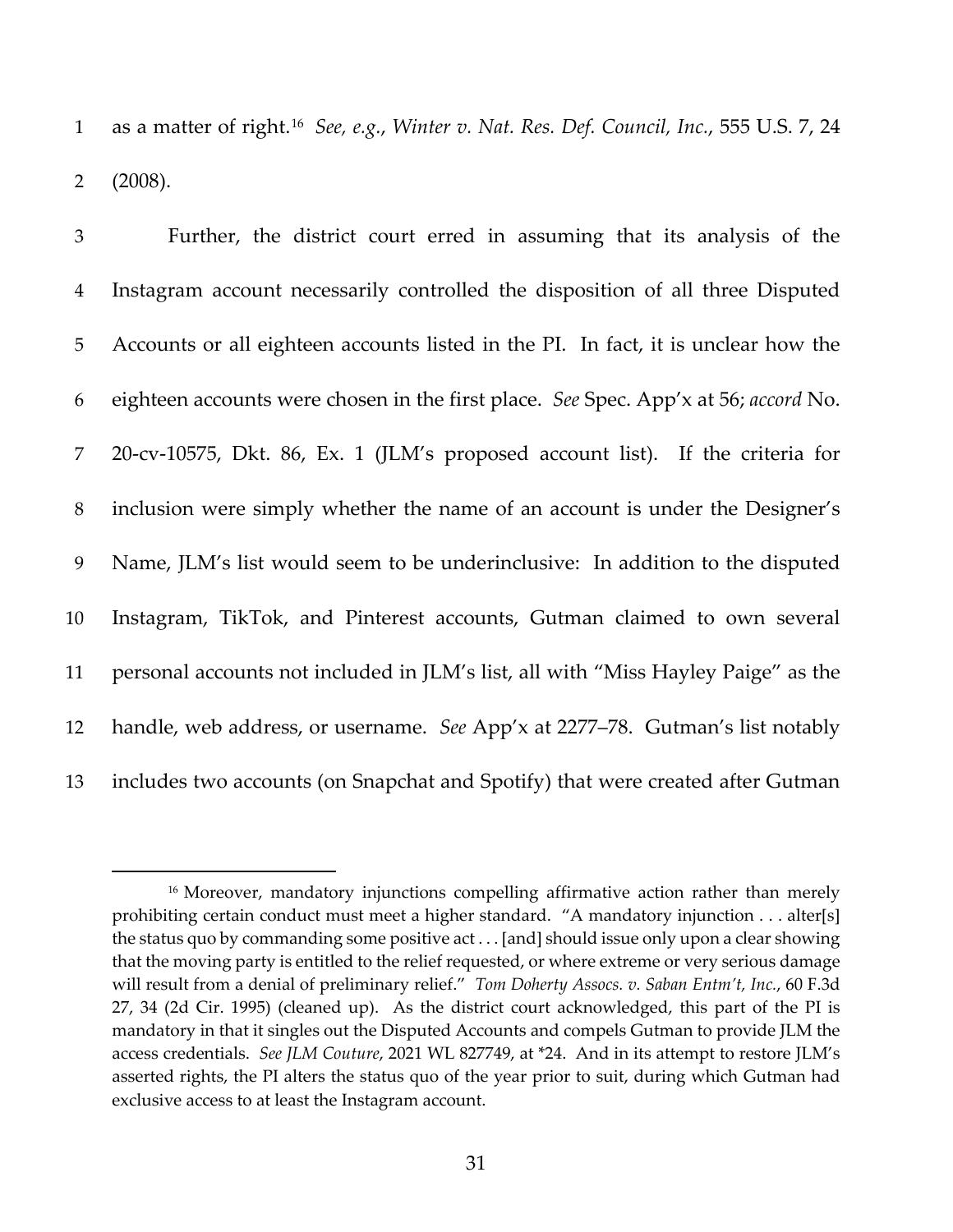| $\mathbf{1}$   | began working for JLM but over which JLM did not seek an injunction. <sup>17</sup>    |
|----------------|---------------------------------------------------------------------------------------|
| $\overline{2}$ | Meanwhile, if the criteria involved considerations of how the accounts were           |
| 3              | created, used, or managed, those factors would seem to differ substantially even      |
| $\overline{4}$ | among the accounts in Gutman's control just prior to suit, <i>i.e.</i> , the Disputed |
| 5              | Accounts. See, e.g., App'x at 464–65 (discussing the creation and use of the TikTok   |
| 6              | account). It is not clear from the record what is significant about the eighteen      |
| 7              | accounts or the three Disputed Accounts other than the fact that JLM claims to        |
| $8\,$          | own them—a claim that Gutman vigorously contests. In sum, the district court          |
| 9              | exceeded its discretion by issuing a PI transferring control over all three Disputed  |
| 10             | Accounts based on reasons specific to only one of them while expressing no            |
| 11             | opinion on who actually owns any of the accounts.                                     |
| 12             | We do not attempt to decide for the first time on appeal—without full                 |
| 13             | argument from the parties—the correct framework for answering who owns the            |

- Disputed Accounts or what result that framework would dictate. On remand, the
- district court could choose to answer directly the question of JLM's likelihood of

<span id="page-31-0"></span> The Instagram account bio referred to the Snapchat account at least at one point. *See*  App'x at 1115.

JLM also has separate, seemingly analogous accounts on some of the same platforms as the Miss Hayley Paige accounts. *See* Spec. App'x at 56 (including "hayleypaige\_jlm" on Twitter, "HayleyPaigeBridal" on Facebook, and "hayleypaigejlm" on Pinterest).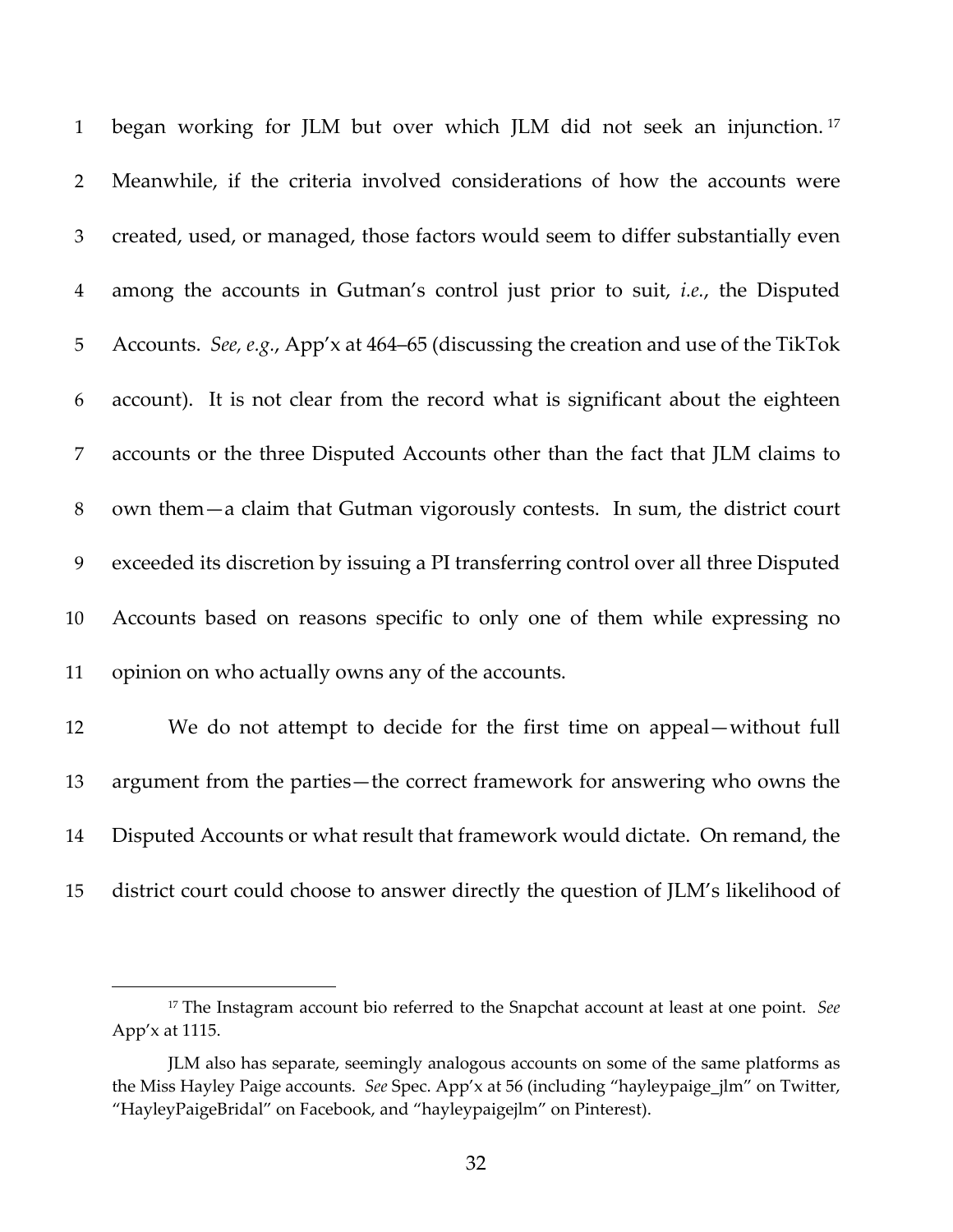success on the merits of its conversion and trespass claims, properly weigh the relevant injunction factors, and grant or deny injunctive relief accordingly. Alternatively, the court may prefer to decide that the balance of equities favors denying any property-based injunction and thereby avoid the merits question, leaving Gutman in control of the Disputed Accounts (subject to the strict conditions of the remainder of the injunction). Finally, the district court may choose to modify the vacated portion of the injunction to provide JLM with relief for JLM's breach-of-contract claims that stems from Gutman's obligations under 9 the Contract.<sup>18</sup> In any event, we conclude that the district court exceeded its discretion by effectively assigning valuable assets to JLM without first determining whether the company likely owns them. We therefore vacate the portion of the PI concerning the Disputed Accounts and remand for further analysis and clarification.

<span id="page-32-0"></span><sup>&</sup>lt;sup>18</sup> For the same reasons as those explained regarding the Name-Rights Agreement, which prohibits more conduct than the agreement with respect to the Trademarks, *see supra* Section II.C, we also do not see how JLM's trademark claims could warrant a transfer of the Disputed Accounts. *See* 15 U.S.C. § 1116(a) (permitting injunctions under the Lanham Act "according to the principles of equity . . . to prevent the violation of any right of the registrant of a mark"); *supra*  note 14 (explaining Gutman's concession about how such rights could be protected without a reassignment of her property should she succeed in defeating only the conversion and trespass claims); PI ¶ 3(a) (prohibiting use of the Trademarks and Designer's Name in trade or commerce). We do not exclude the possibility of other relief, with appropriate findings, that is properly tethered to remedy past trademark violations. *See Forschner Grp.*, 124 F.3d at 406.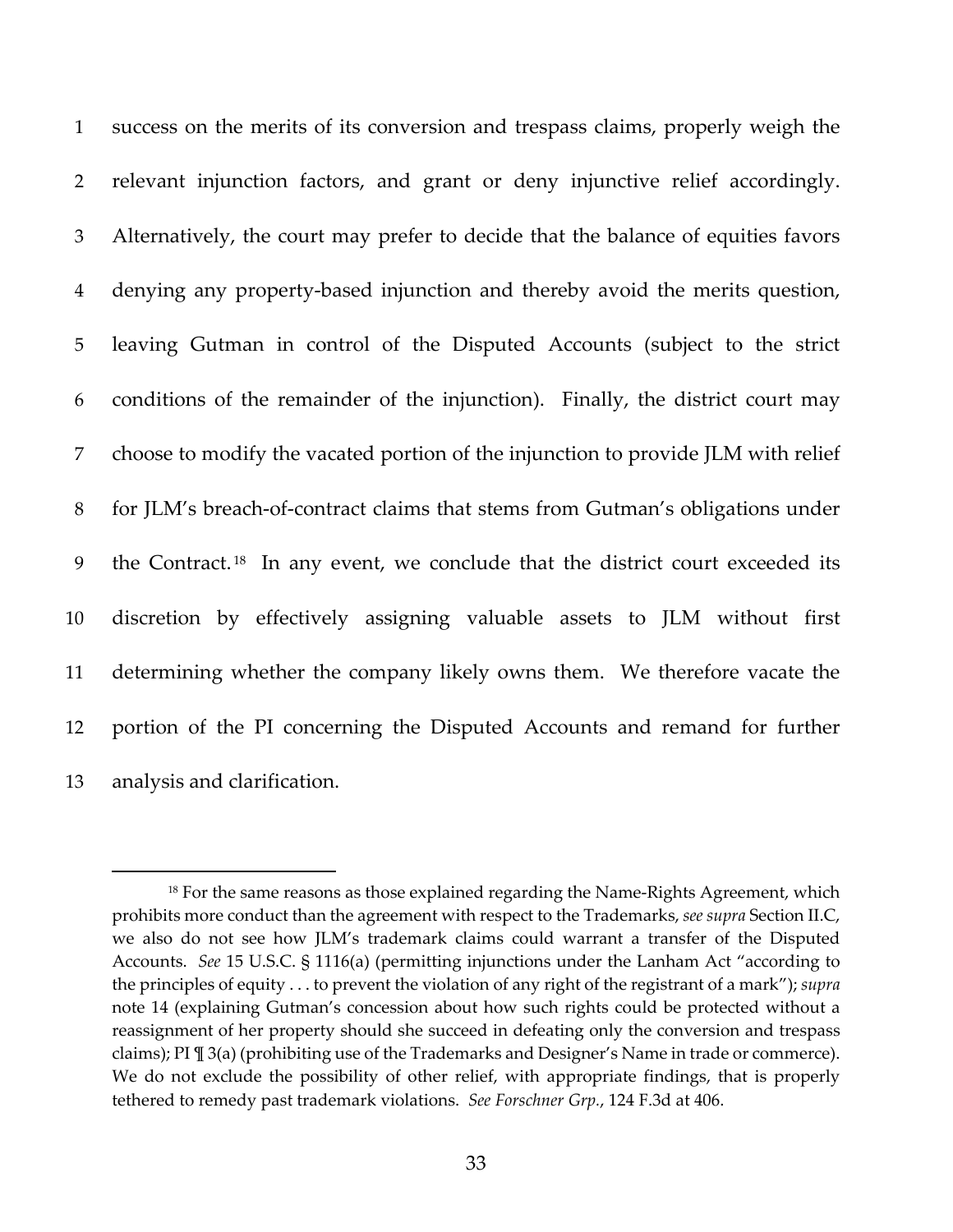## E. JLM's Alleged Breach

| $\overline{2}$ | Finally, Gutman argues that JLM breached the Contract by refusing to pay                 |
|----------------|------------------------------------------------------------------------------------------|
| $\mathfrak{Z}$ | her after she announced her resignation. Gutman asserts that this breach                 |
| $\overline{4}$ | precludes JLM from seeking injunctive relief. See Ryan v. Volpone Stamp Co., 107 F.      |
| $\mathbf 5$    | Supp. 2d 369, 398 (S.D.N.Y. 2000) (noting that a party cannot "avoid its obligations     |
| 6              | under the contract and yet continue to reap the benefits").                              |
| 7              | As the district court recognized, however, Gutman (1) had no right to                    |
| $8\,$          | terminate the Contract unilaterally absent a breach by JLM, and (2) made no              |
| 9              | showing that JLM's failure to pay her constituted a likely breach of the Contract.       |
| 10             | The Contract states that "[f]or the full, prompt and faithful performance of all the     |
| 11             | duties and services to be performed by [Gutman] hereunder, [JLM] agrees to pay,          |
| 12             | and [Gutman] agrees to accept, the amounts set forth" as base and additional             |
| 13             | compensation. Contract $\S 4$ . Faithful performance is thus a condition precedent       |
| 14             | to payment of base and additional compensation, so JLM had no duty to pay                |
| 15             | Gutman if she did not work. <sup>19</sup> See Restatement (Second) of Contracts § 225(1) |

<span id="page-33-0"></span><sup>&</sup>lt;sup>19</sup> Gutman belatedly argues that some of her additional compensation is tied to revenues from before her announced resignation, and that her failure to perform thus does not excuse JLM's nonpayment at least as to those payments. We do not address this argument, as Gutman did not meaningfully challenge until her reply brief the district court's rationale that she failed to perform a condition of the Contract. *See JP Morgan Chase Bank v. Altos Hornos de Mexico, S.A. de*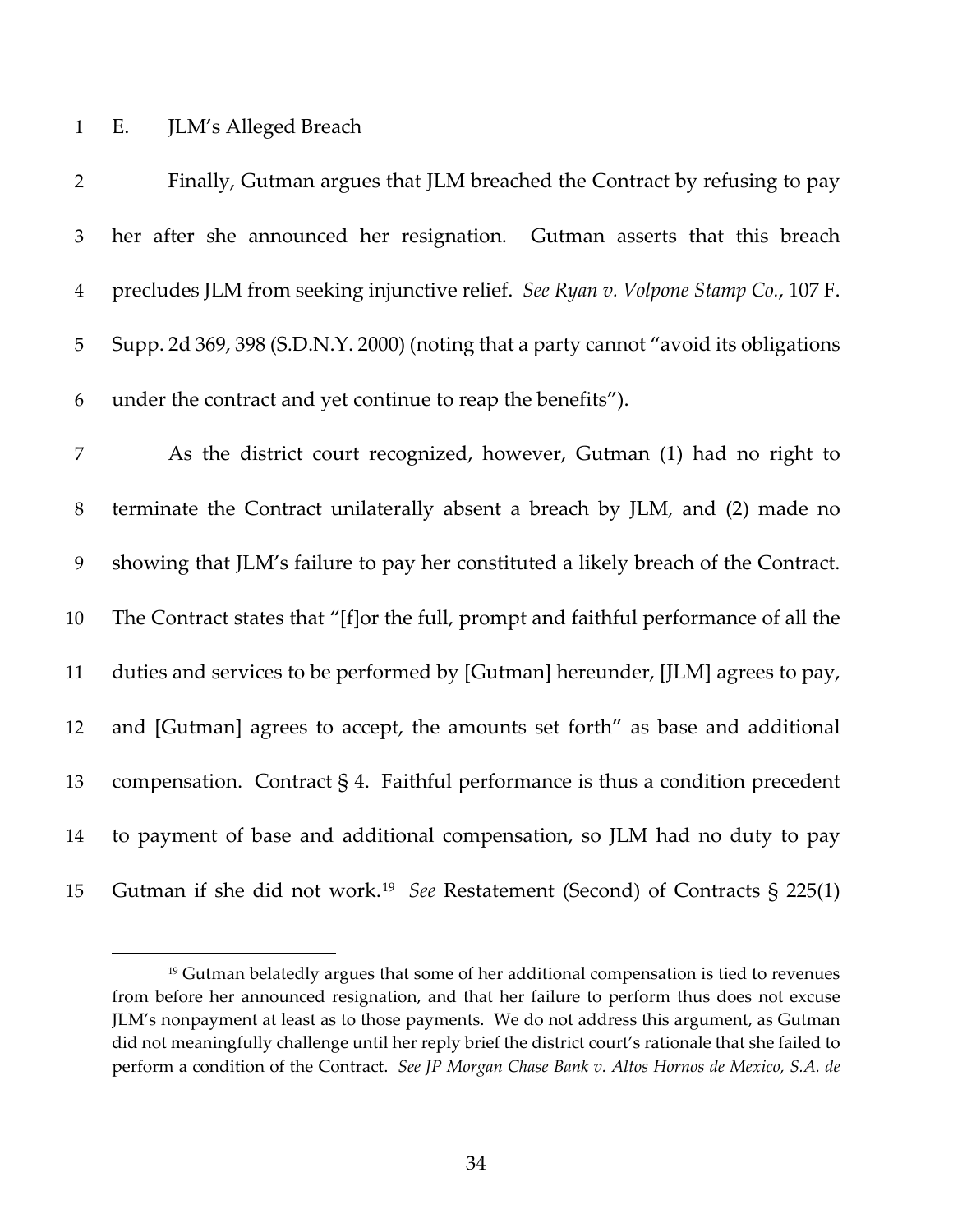("Performance of a duty subject to a condition cannot become due unless the condition occurs or its non-occurrence is excused."). If there was no obligation for JLM to pay, there was no breach. The district court therefore did not abuse its discretion in concluding at this stage that JLM's failure to pay Gutman did not constitute a breach of the Contract.

## **III. CONCLUSION**

 Gutman signed away several of her rights to JLM, but she never forfeited her right to keep property that is legally hers. The district court may well determine that some or all of the Disputed Accounts do not belong to Gutman, or that additional relief is nevertheless appropriate. But absent such determinations, JLM may not assert exclusive dominion over accounts Gutman controlled at the time suit commenced. For the reasons set forth above, we **VACATE** paragraphs 1 and 2 of the PI,

 as well as the paragraph ordering Gutman to provide JLM with control of the Disputed Accounts; **AFFIRM** the remainder of the PI; and **REMAND** the case for further proceedings consistent with this opinion.

*C.V.*, 412 F.3d 418, 428 (2d Cir. 2005); *Norton v. Sam's Club*, 145 F.3d 114, 117 (2d Cir. 1998). We thus also do not consider JLM's alternative arguments regarding whether any nonpayment based on pre-resignation revenues would constitute breach or otherwise affect JLM's right to seek injunctive relief.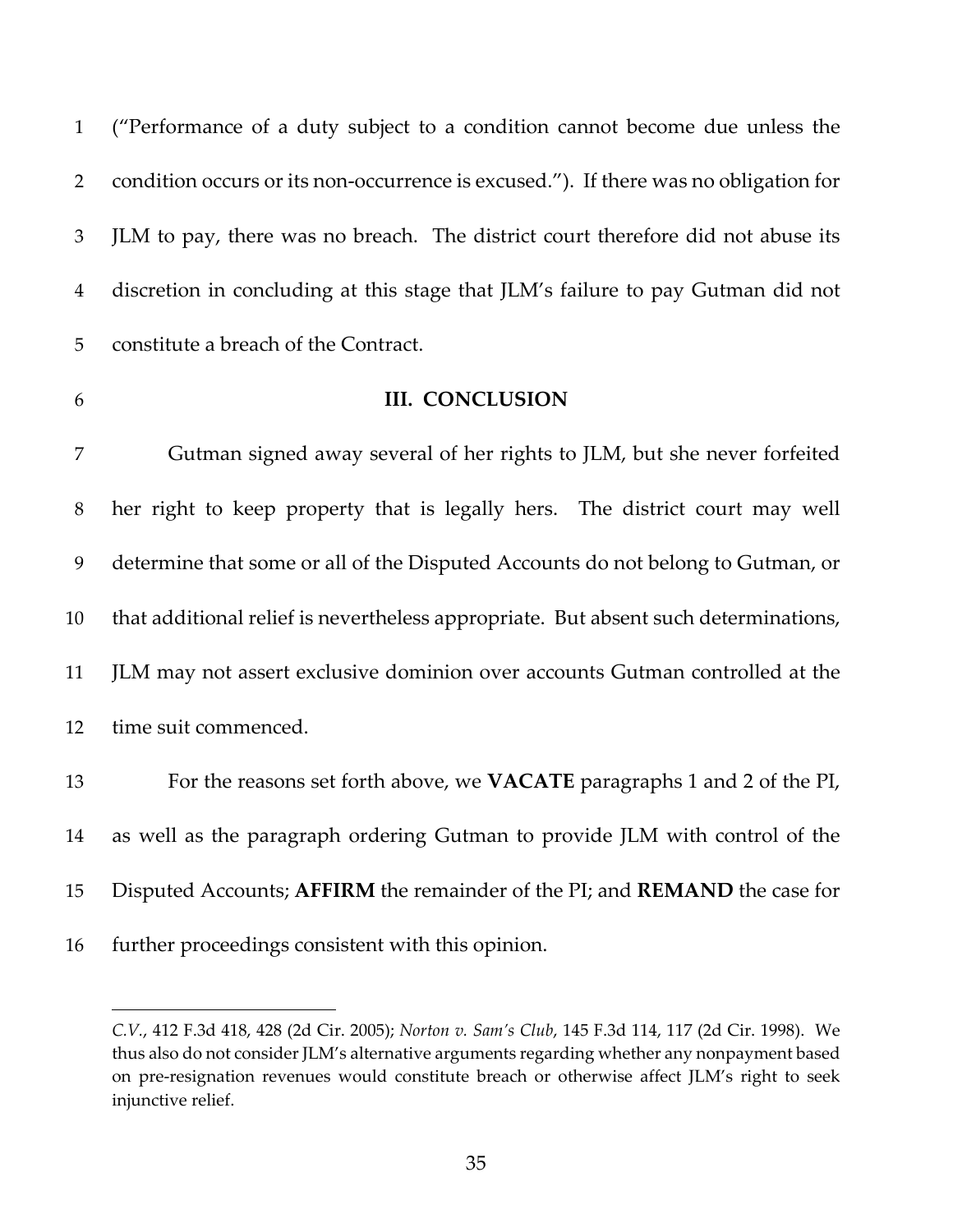Jon O. Newman, *Circuit Judge*, concurring in part and dissenting in part:

A person's name is a valuable possession. [1](#page-35-0) Broadly prohibiting its use is an extraordinary step that a court should not take except in the unlikely event that a person has clearly given someone else the right to obtain such a prohibition. In this case, I concur only in part because I cannot approve that portion of the District Court's preliminary injunction that prohibits Hayley Gutman from making any use of her own name in trade or commerce.

Gutman gave JLM Couture, her former employer, for a limited time, an exclusive limited license to use her name on clothing "provided [Gutman] has substantially participated in the design or creation of such clothing or related items during her employment." Employment Contract, § 10(a). Now that she has breached her employment contract, the District Court was entitled to prohibit her from using her name in

<span id="page-35-0"></span><sup>&</sup>lt;sup>1</sup> "He that filches from me my good name robs me of that which enriches him and makes me poor indeed." WILLIAM SHAKESPEARE, OTHELLO, Act III, Scene 3.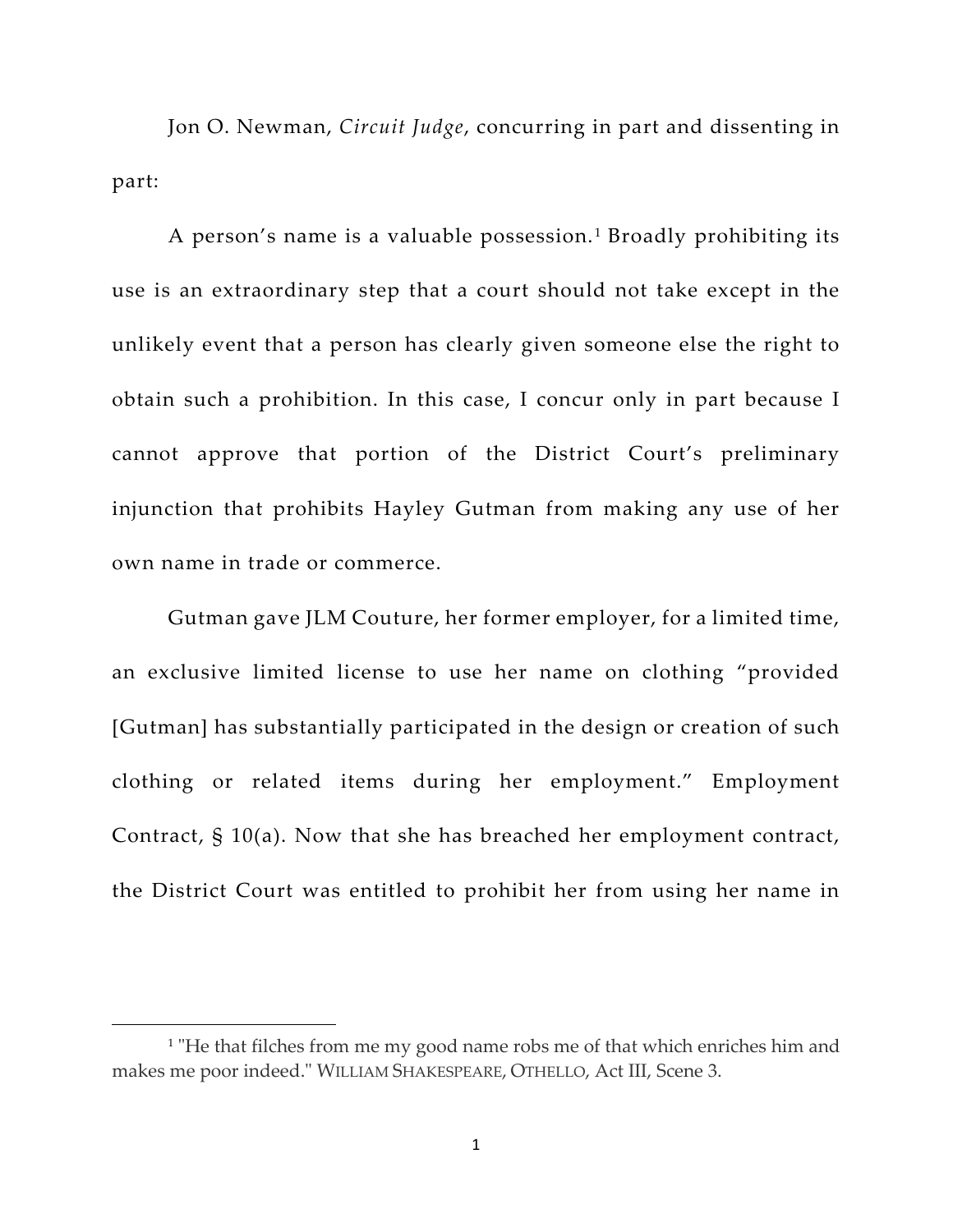marketing bridal wear that she helped design, a use that would violate the exclusive license she gave her former employer.

However, the preliminary injunction now on appeal goes much further than that and prohibits Gutman from using her name in trade or commerce, *i.e.*, on *any* product. In my view, her former employer has no right to such a sweeping prohibition on Gutman's use of her name.

The District Court and now this Court find authority for this sweeping extension of subsection 10(a) in subsection 10(b) of Gutman's employment contract. Subsection 10(b) contains two relevant sentences. The first provides: "The Employer hereby irrevocably . . . assigns . . . all right . . . to register the Designer's Name or any derivatives(s) thereof as trademarks." The second provides: "[T]he Employee . . . shall have no right to the use of the Trademarks, Designer's Name or any confusingly similar marks or names in trade or commerce . . . without the . . . consent of the Company."

The first sentence of subsection 10(b) does not authorize a broad prohibition against Gutman's use of her name. That sentence gives JLM Couture only the right to register Gutman's name or derivatives "as trademarks." It does not prohibit her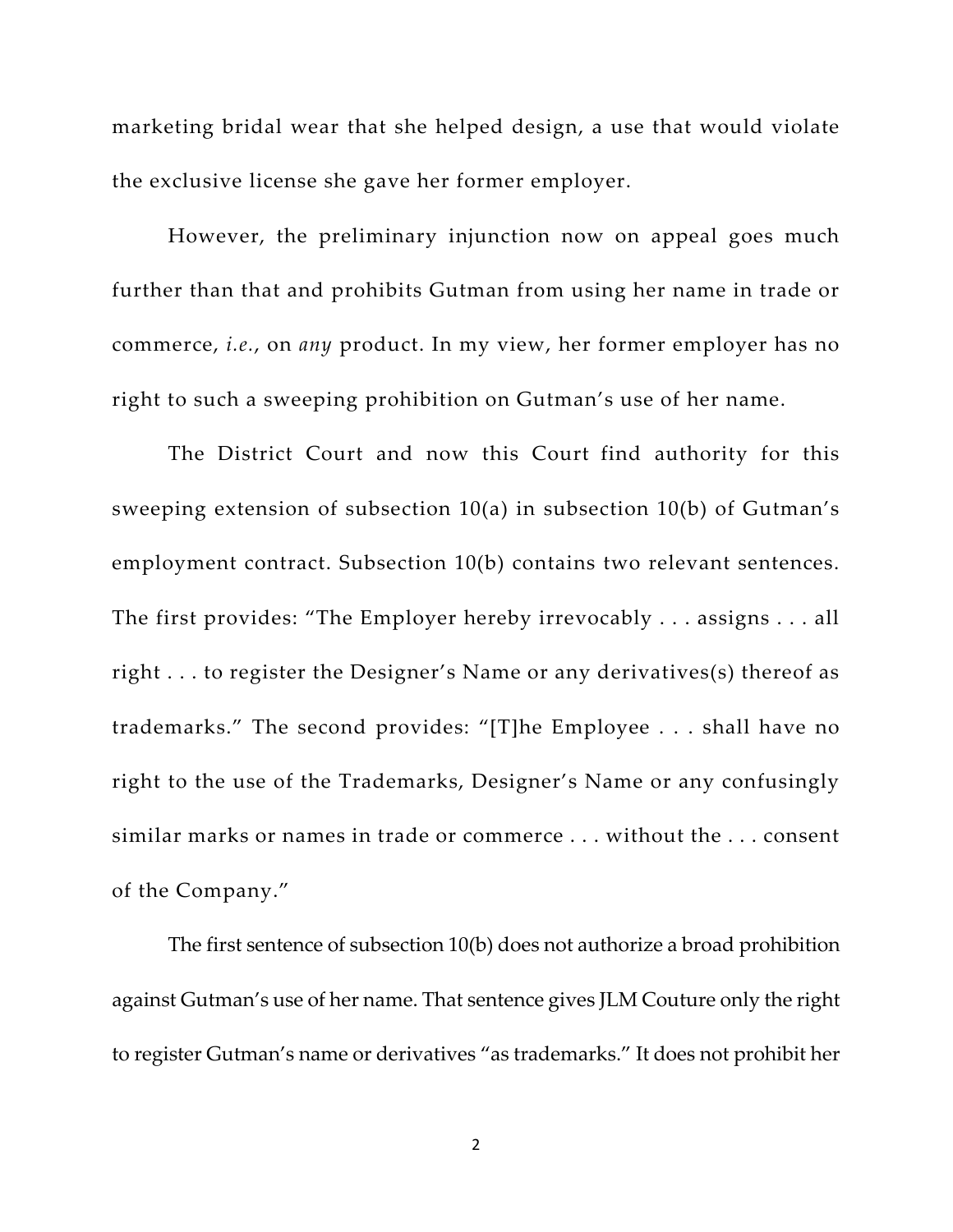from making a nontrademark use of her name, such as putting her name on a website that informs the public that she has products or services to sell having nothing to do with bridal wear.

There are three reasons why the second sentence of subsection 10(b) also does not authorize a broad prohibition of Gutman's use of her name. First, because subsection 10(b) is a trademark provision, not only the first sentence but also the subsection as a whole should not be construed to do more than limit Gutman's use of her name as a trademark. "A writing is interpreted as a whole." Restatement of Contracts, § 202(2).

Second, although the second sentence itself contains a phrase that purports to prohibit Gutman from using "Designer's Name" in trade or commerce, that phrase continues with "or any confusingly similar marks or names." "Confusingly similar" is the language of trademark law, and the sentence, fairly construed, means that Gutman cannot use her name or a confusingly similar mark or a confusingly similar name *as a trademark*.

Third, the "Designer's Name" that JLM Couture can prohibit Gutman from using is only the name to the extent the company has been given a license to use it pursuant to subsection 10(a). "[A]ll writings that are part of the same transaction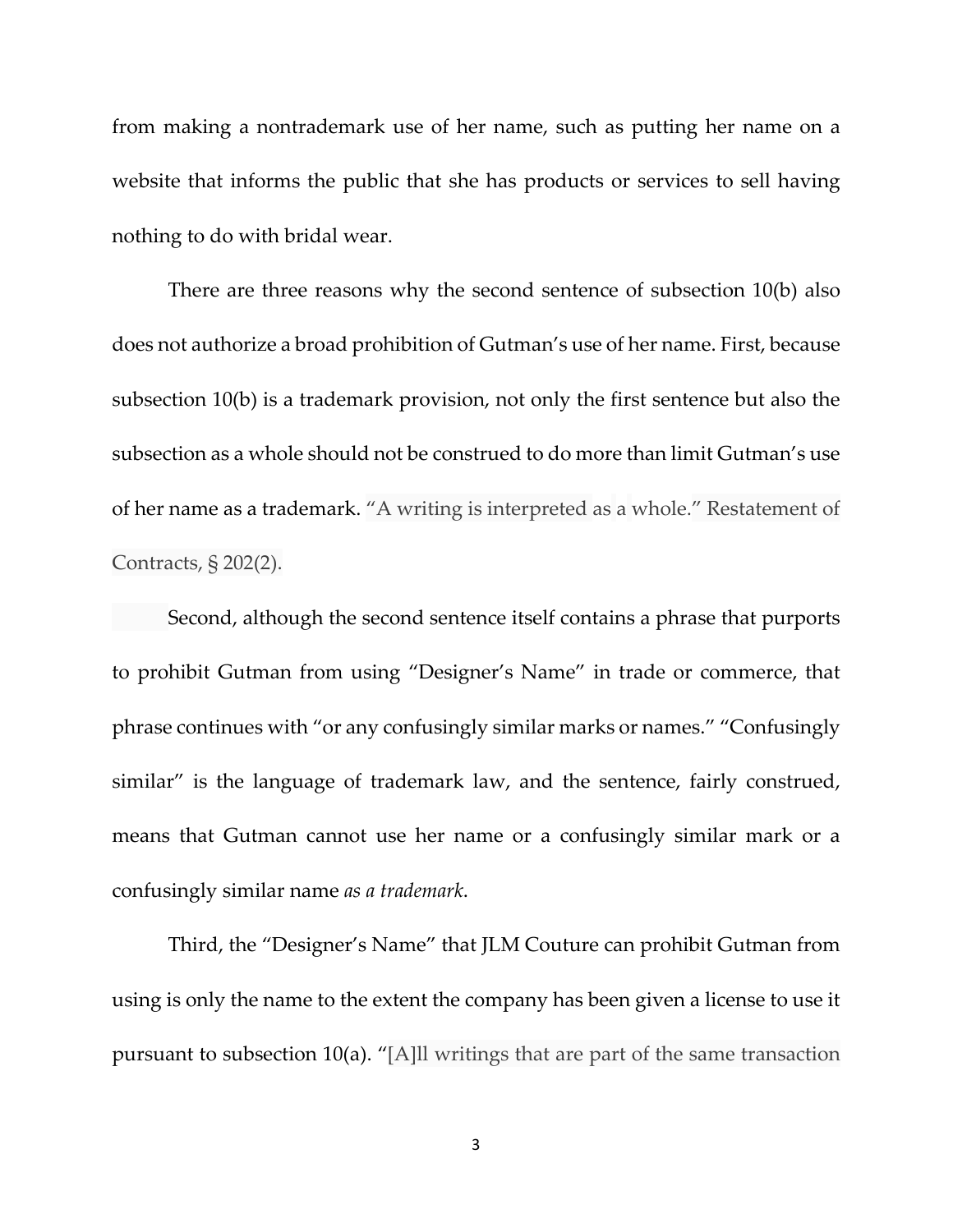are interpreted together." *Id.* The only use of the name "Gutman" that JLM Couture can use, or can prevent Gutman from using, is the name the company acquired with respect to bridal wear that she helped design or create. For any one of these reasons, subsection 10(b) does not support the sweeping prohibition against Gutman's use of her name.<sup>[2](#page-38-0)</sup>

A prohibition on using one's name must be clear. *See Madrigal Audio Laboratories v. Cello, Ltd.*, 799 F.2d 814, 822 (2d Cir. 1986) (citation omitted). A prohibition on using one's name "as trademarks," contained in a subsection concerned with trademarks, is surely not a clear prohibition on using the name for nontrademark purposes. And a limited prohibition in a trademark subsection should not be broadly interpreted to override a specific limitation in a provision licensing use of a name in another subsection of the same contract.

For these reasons, I concur in part and, to the extent indicated above, respectfully dissent in part.

<span id="page-38-0"></span><sup>2</sup> Subsection 10(c), which the Court quotes as saying that Gutman "assign[ed] to [JLM] . . . the Designer's Name and the Trademarks," Maj. Op. at 9 (brackets and ellipsis in original), refers to "the assignment," obviously meaning the limited assignment in subsection 10(a). Subsection 10(c) entitles Gutman to some additional compensation for making "the assignment." The additional compensation is not, as the Court says, "for assigning the Designer's Name and Trademarks to JLM," Maj. Op. at 10; the additional compensation is for making only the limited assignment of name in subsection 10(a).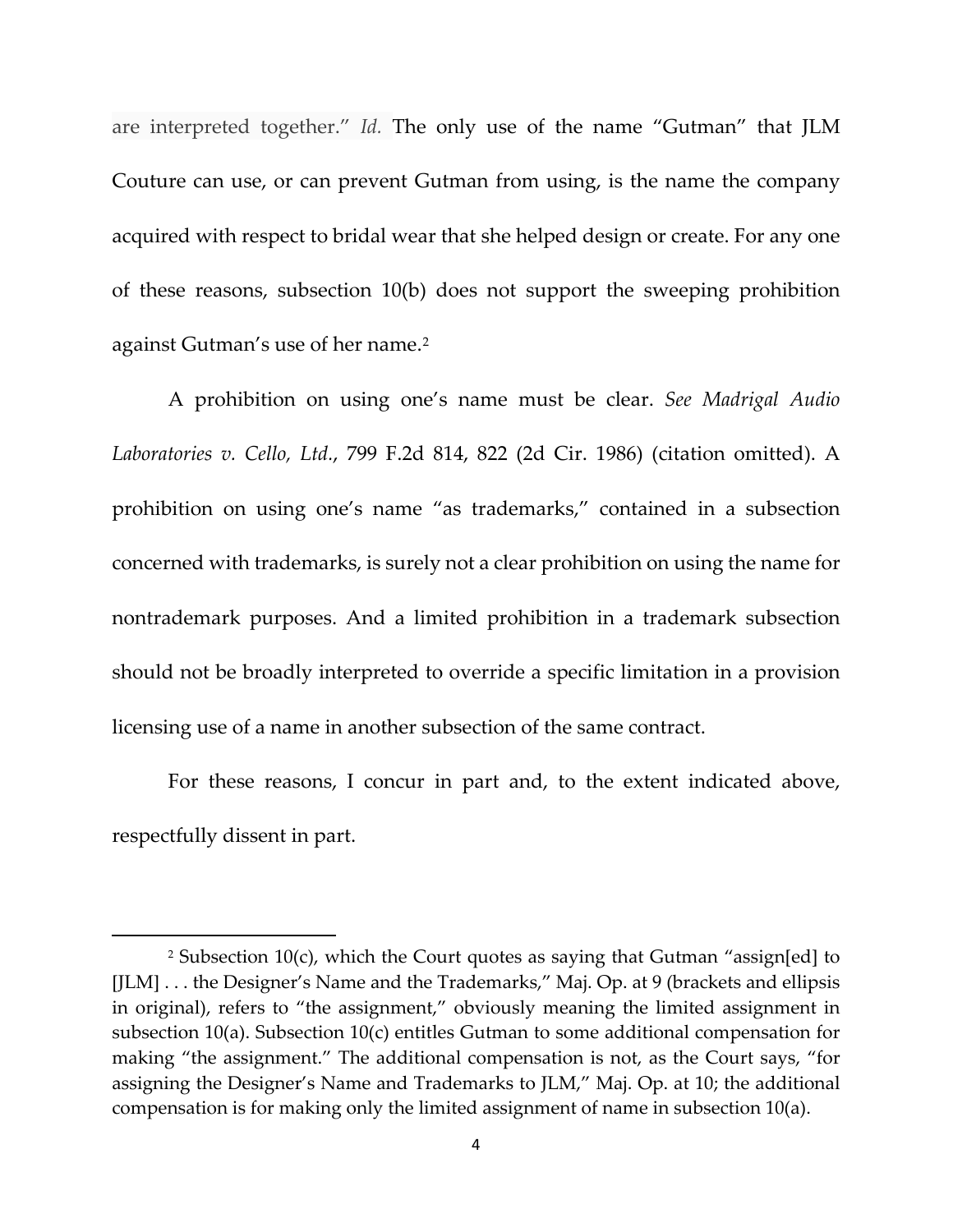GERARD E. LYNCH, *Circuit Judge*, concurring in part and dissenting in part:

I agree with the Court's affirmance of the preliminary injunction insofar as it bars Gutman from competing with JLM and from using the name "Hayley Paige Gutman" and its derivatives in trade or commerce, and I join fully in Parts II.A, B, C, and E of Judge Park's thoughtful and careful analysis of the issues. I write separately, however, because I disagree with Part II.D, and would also affirm paragraphs 1 and 2 of the preliminary injunction, at least insofar as they apply to the Instagram account.<sup>[1](#page-39-0)</sup> I do not believe the district court erred in entering those portions of the injunction without determining the question of ownership.

Paragraph 1 of the preliminary injunction bars Gutman from "[m]aking any changes to any of the [Instagram] account[ ] . . . including but not limited to . . . posting any new content thereto and/or deleting or altering any content located therein . . . without the express written permission of Plaintiff's chief

<span id="page-39-0"></span><sup>&</sup>lt;sup>1</sup> The parties' arguments as to the other social media accounts are not well developed. Their focus is on the three Disputed Accounts, and especially the Instagram account. Given that my view has not prevailed, I see no need to opine on whether the district court's injunction, which is being vacated in any event, is overbroad insofar as it relates to other social media accounts. I therefore confine my discussion to the Instagram account, which seems to be the main bone of contention between the parties, and as to which the record is most developed.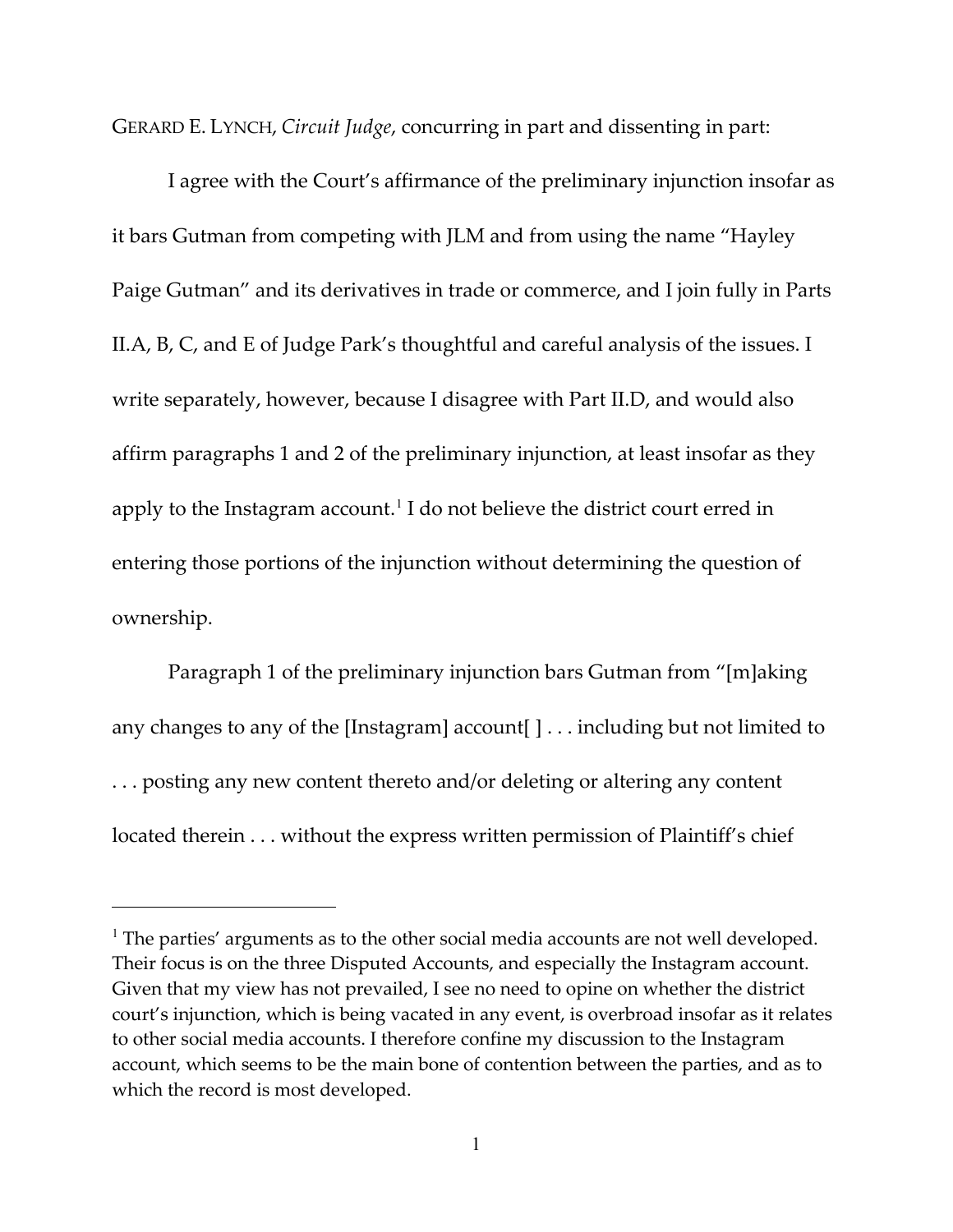executive officer, Joseph L. Murphy" and directs Gutman to give JLM access credentials to the Instagram account, which she had unilaterally revoked in November 2019. *JLM Couture, Inc. v. Gutman*, No. 20-cv-10575, 2021 WL 827749, at \*23 (S.D.N.Y. Mar. 4, 2021). The majority considers these provisions tantamount to awarding ownership of the account, and thus as justifiable only on a finding, which the district court did not make, that JLM owns the account and is likely to prevail on its claims of conversion and trespass to chattels. Op. at 25- 31.

I don't think that is so. The district court did not purport to give JLM control over the Instagram account because JLM is the account's rightful owner. Rather, the injunction was granted to restore the operation and control of the account to the manner in which they were operated before Gutman unilaterally seized exclusive control, pending resolution of the case. The district court's determination that JLM had shown a likelihood of success on its claims for breach of contract adequately justifies this type of injunctive relief.

As the district court found, and as this Court agrees, on July 13, 2011, Gutman granted JLM the exclusive world-wide right and license to use her name for certain purposes. It is undisputed that Gutman opened the @misshayleypaige

2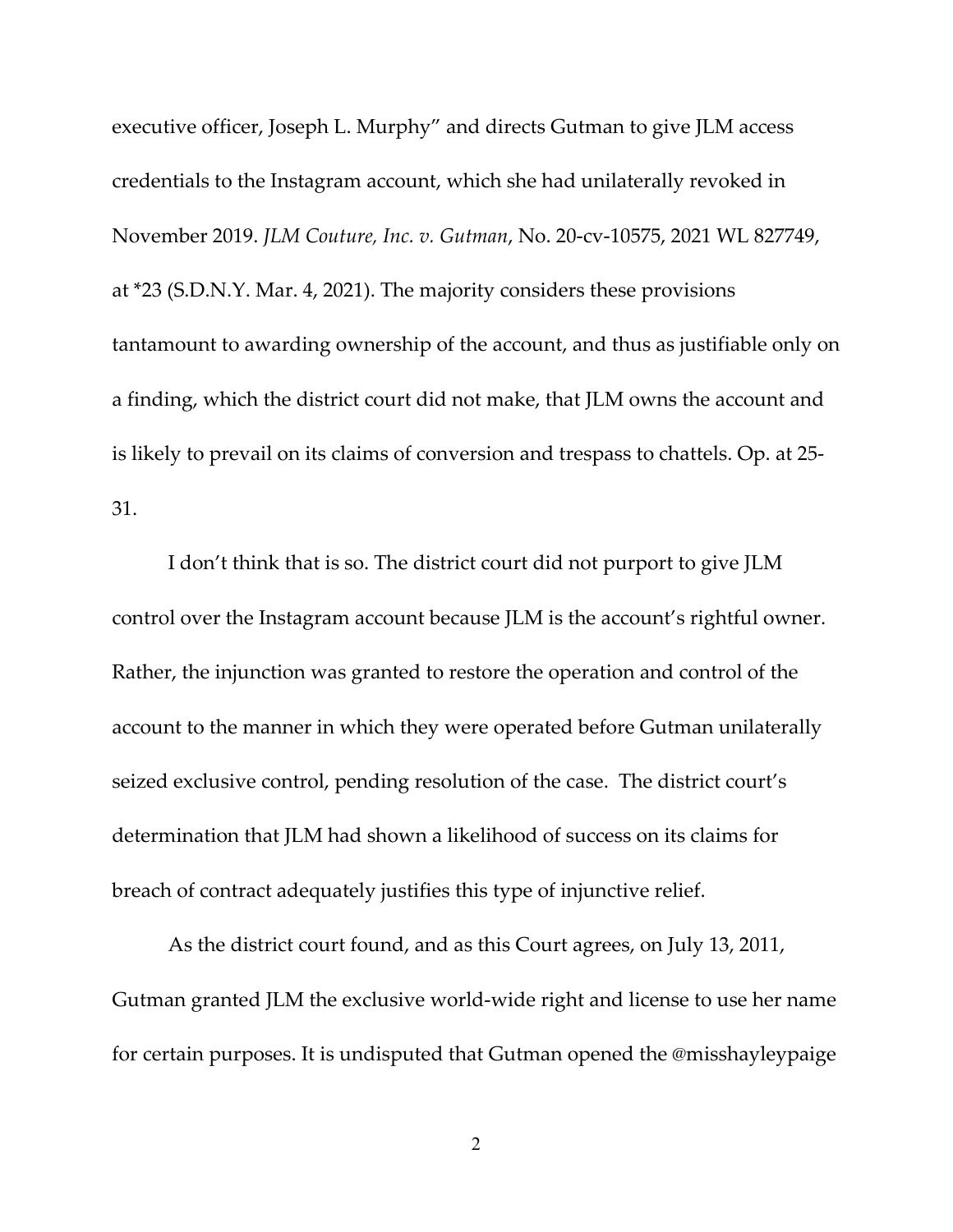Instagram account on April 6, 2012, after she began her employment with JLM and assigned rights to her name to JLM. Substantial record evidence supports the district court's factual findings that (1) the Instagram account was created during Gutman's employment with JLM and bears the name that she conveyed to JLM for commercial use; (2) the account was used to promote JLM's business; and (3) JLM not only retained considerable control over what Gutman posted, but also had the ability to post material on its own, without her being able to veto what it posted. In short, throughout her employment with JLM, Gutman collaborated with JLM to operate the account, and while Gutman had primary access to the account, JLM employees also had access, and JLM had final approval over content generated to the account.

The district court's injunction essentially returns the parties – and the Instagram account – to the position they were in prior to Gutman's breach.<sup>[2](#page-41-0)</sup> Using a preliminary injunction to restore parties to the pre-breach status quo,

<span id="page-41-0"></span> $2$  For the same reasons I do not address the other social media accounts, I do not elaborate on the possibility that the injunction as written could be modified on appeal to better reflect the *joint* management and control of the Instagram account that existed before Gutman's breach, or the extent to which the turnover of exclusive control to JLM might be justified by the impracticability of having the parties jointly operate the account given their present contentious relationship.